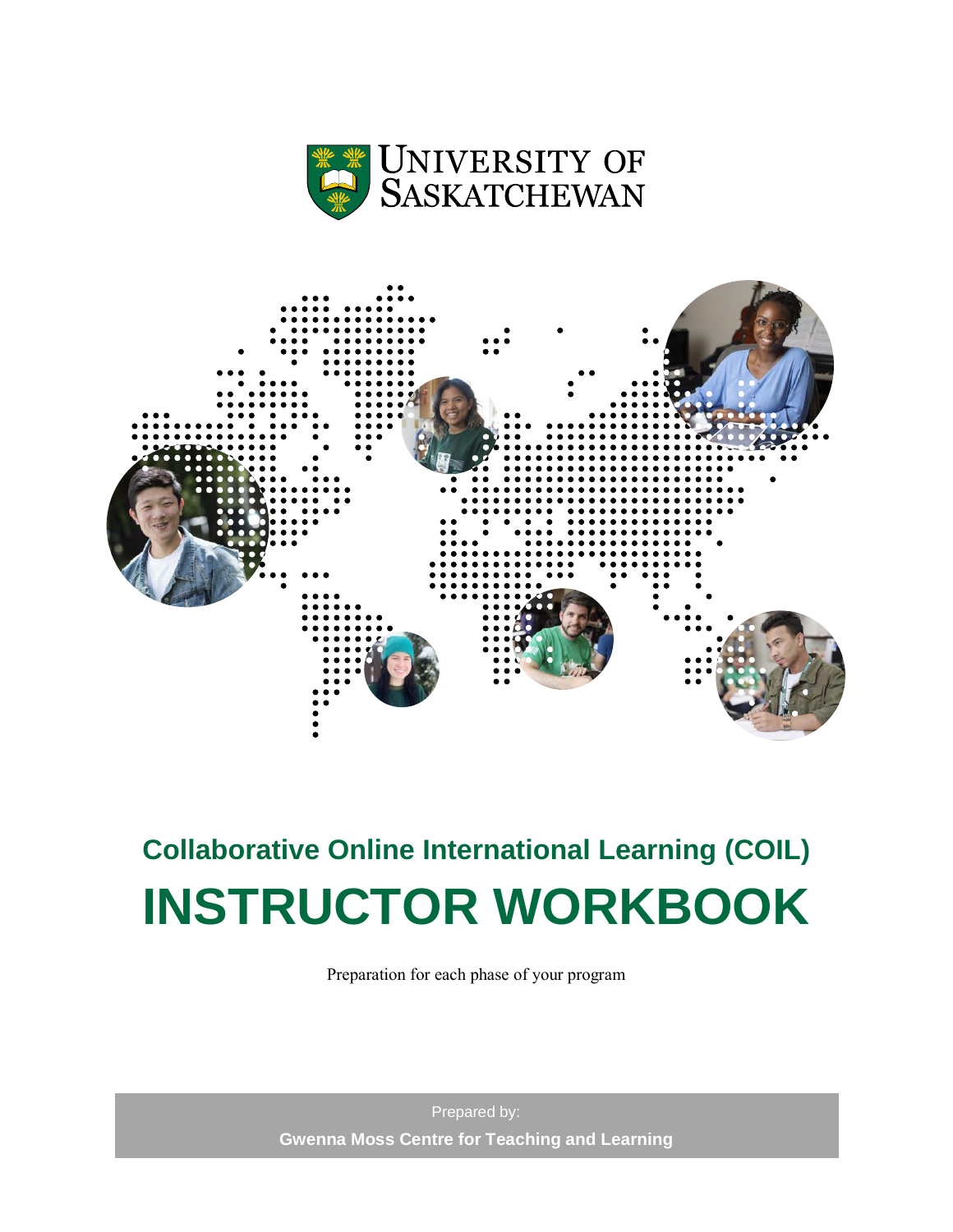| 17 |
|----|
|    |
|    |
|    |
|    |
|    |

#### Table of Contents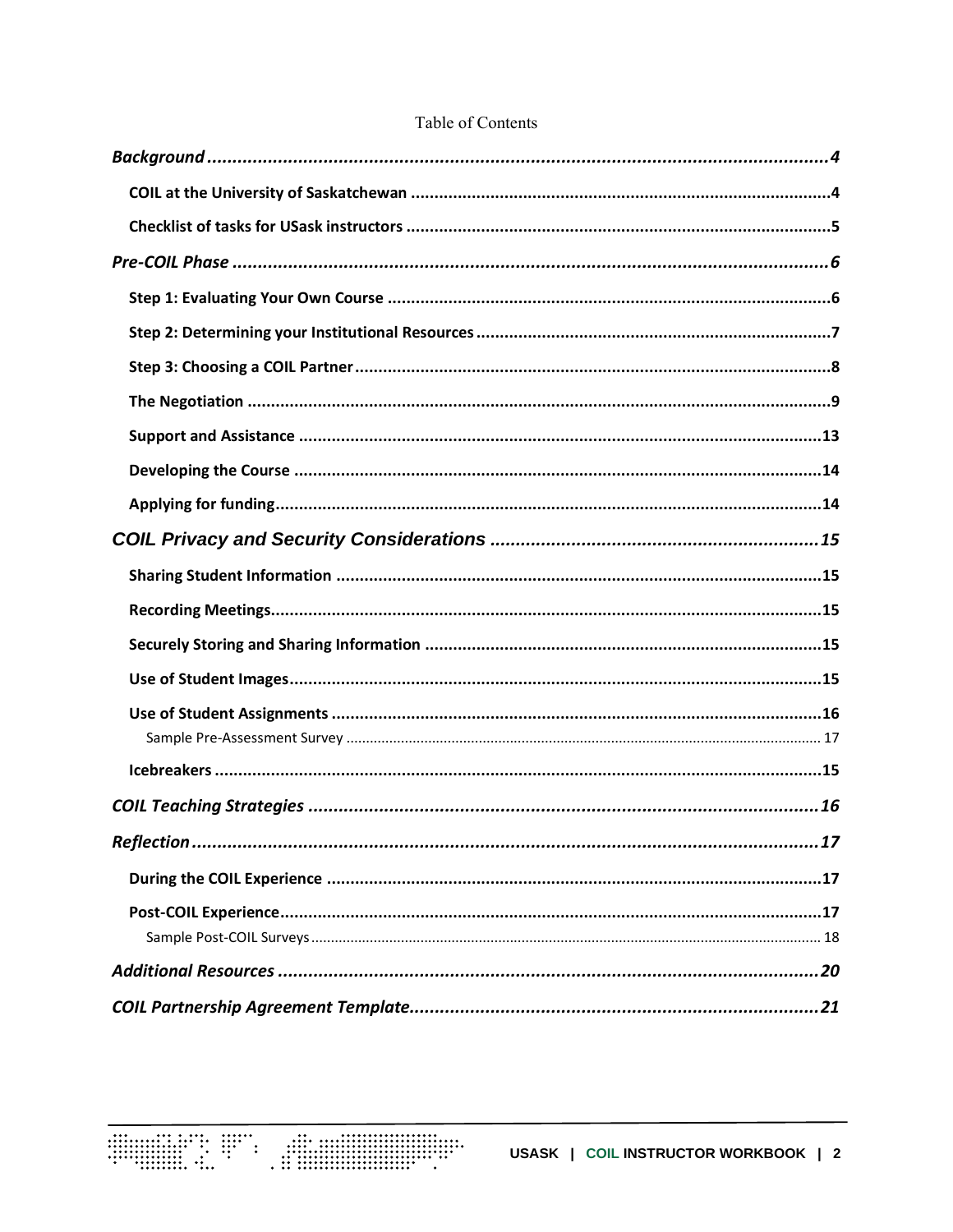*This work was compiled and prepared by Kacia Whilby and Aditi Garg for the Gwenna Moss Centre for Teaching and Learning at the University of Saskatchewan (April 2021) and is licensed under a Creative Commons Attribution-NonCommercial-ShareAlike 4.0 International License. This project was originally funded by the Government of Canada's Outbound Student Mobility Pilot Program.*

*We look forward to seeing your adaptation of this material!*

*Updated May 2022*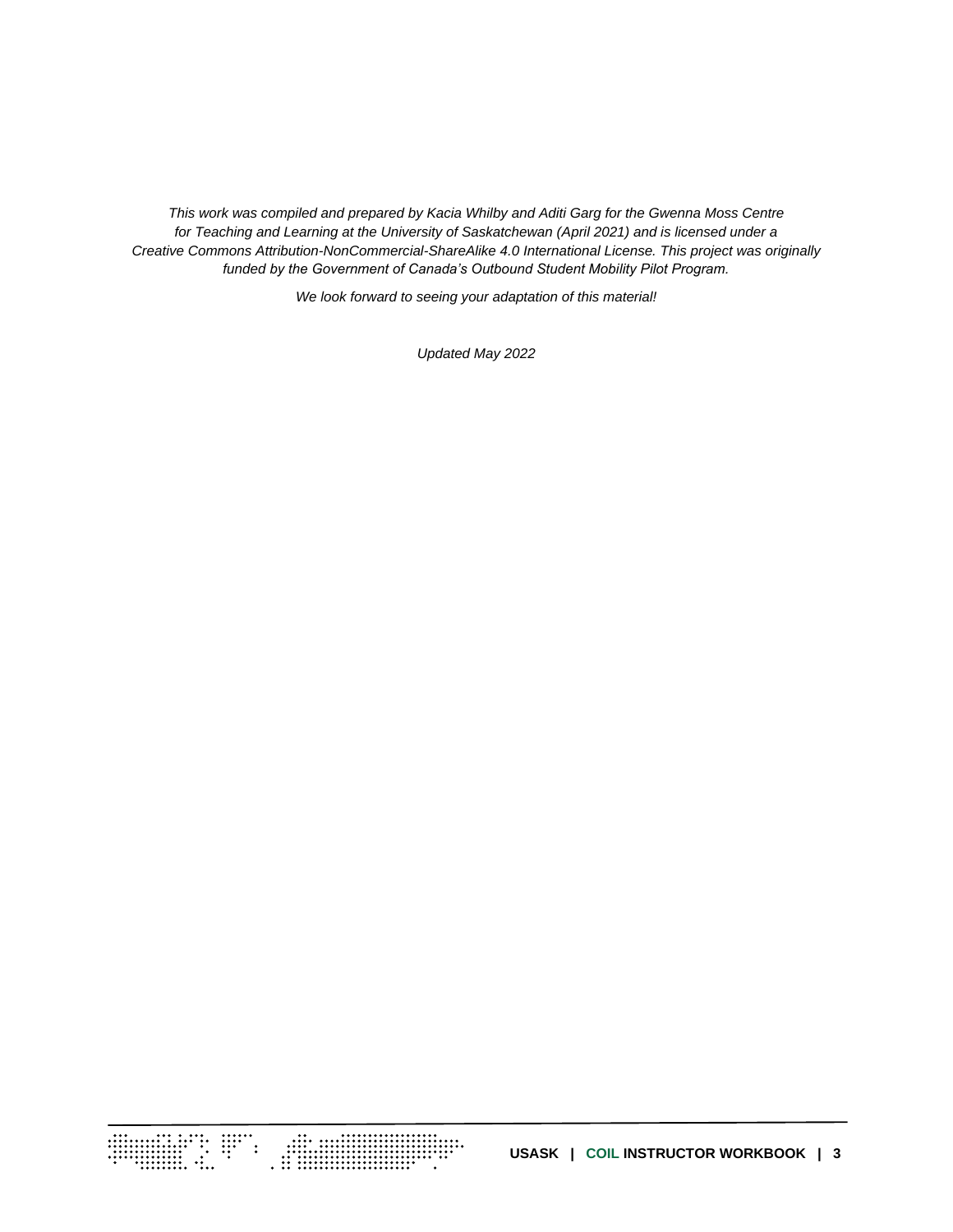# <span id="page-3-0"></span>**Background**

COIL is a framework of teaching and learning that promotes intercultural opportunities through a shortterm virtual exchange program. Instructors partner with an instructor from another geographical location to plan a COIL course. They are usually within similar fields of study and work together to develop a collaborative task for students of divergent cultural backgrounds. At the end of the course, students and faculty will reflect on their unique experiences meeting, working, and learning with their peers. COIL is a registered service mark of The State University of New York. From their site:

*"*COIL provides a means to:

- Develop intercultural awareness and communicative competencies, cost effectively and at scale;
- Encourage appreciation for diverse backgrounds and perspectives;
- Broaden and strengthen students' understanding of the discipline studied through applied projects and discussions;
- Advance the use of technology tools for collaboration, communication and learning;
- Prepare students to work in a multi-cultural and connected world."

<span id="page-3-1"></span>*<https://coil.suny.edu/about-suny-coil/coil-service-mark/>*

### **COIL at the University of Saskatchewan**

COIL is a part of regular coursework, so there are no extra costs, and students still receive the same USask supports. It is an alternative to study-abroad programs that would have only been available to a few students because of the travel expenses. Through COIL courses, more students will now see and experience global learning through a world-class virtual opportunity. As the university strives to be the university the world needs, it will remain committed to producing interculturally competent graduates to join today's globalized workforce through initiatives of this nature.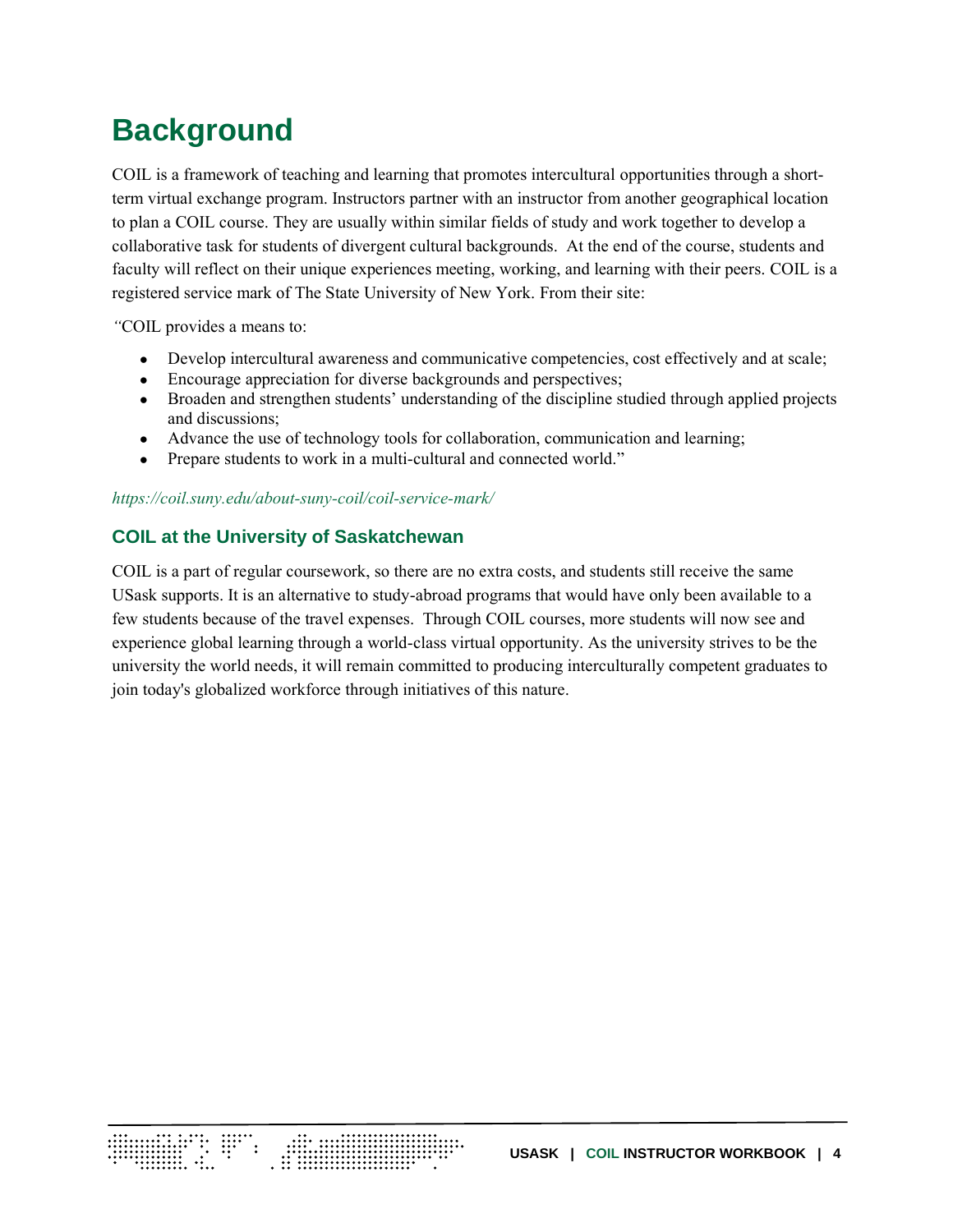#### <span id="page-4-0"></span>**Checklist of tasks for USask instructors**

- $\Box$  Find a partner <https://teaching.usask.ca/curriculum/coil.php#WheredoIbegin>
- $\Box$  Make a plan for student collaboration together (see below)
- $\Box$  Find a student assistant (template on our site)
- $\Box$  Apply for USask funding for the student assistantship and/or course material development
	- o NEW<https://www.surveymonkey.ca/r/usaskcoilinitial>
	- o REPEAT <https://www.surveymonkey.ca/r/usaskcoilrepeat>
- $\Box$  Have all students complete the pre-coil survey (contact GMCTL for the link)
- $\Box$  Do the COIL
- $\Box$  Have all students complete the post-coil survey (contact GMCTL for the link)
- $\Box$  Inform students of the Global Engagement Scholarship through the International Student and Study Abroad Centre (ISSAC) [https://students.usask.ca/academics/study](https://students.usask.ca/academics/study-abroad/awards.php#GlobalEngagementScholarships)[abroad/awards.php#GlobalEngagementScholarships](https://students.usask.ca/academics/study-abroad/awards.php#GlobalEngagementScholarships)
- $\Box$  Inform students that they can complete the Introduction to Intercultural Communication for cocurricular record through ISSAC <https://students.usask.ca/international/issac.php#IntroductiontoInterculturalCommunication>
- $\square$  Complete the post-coil report https://www.surveymonkey.ca/r/usaskcoilfinal
- $\Box$  Send your partner a small token USask gift
- $\Box$  Repeat the partnership next year!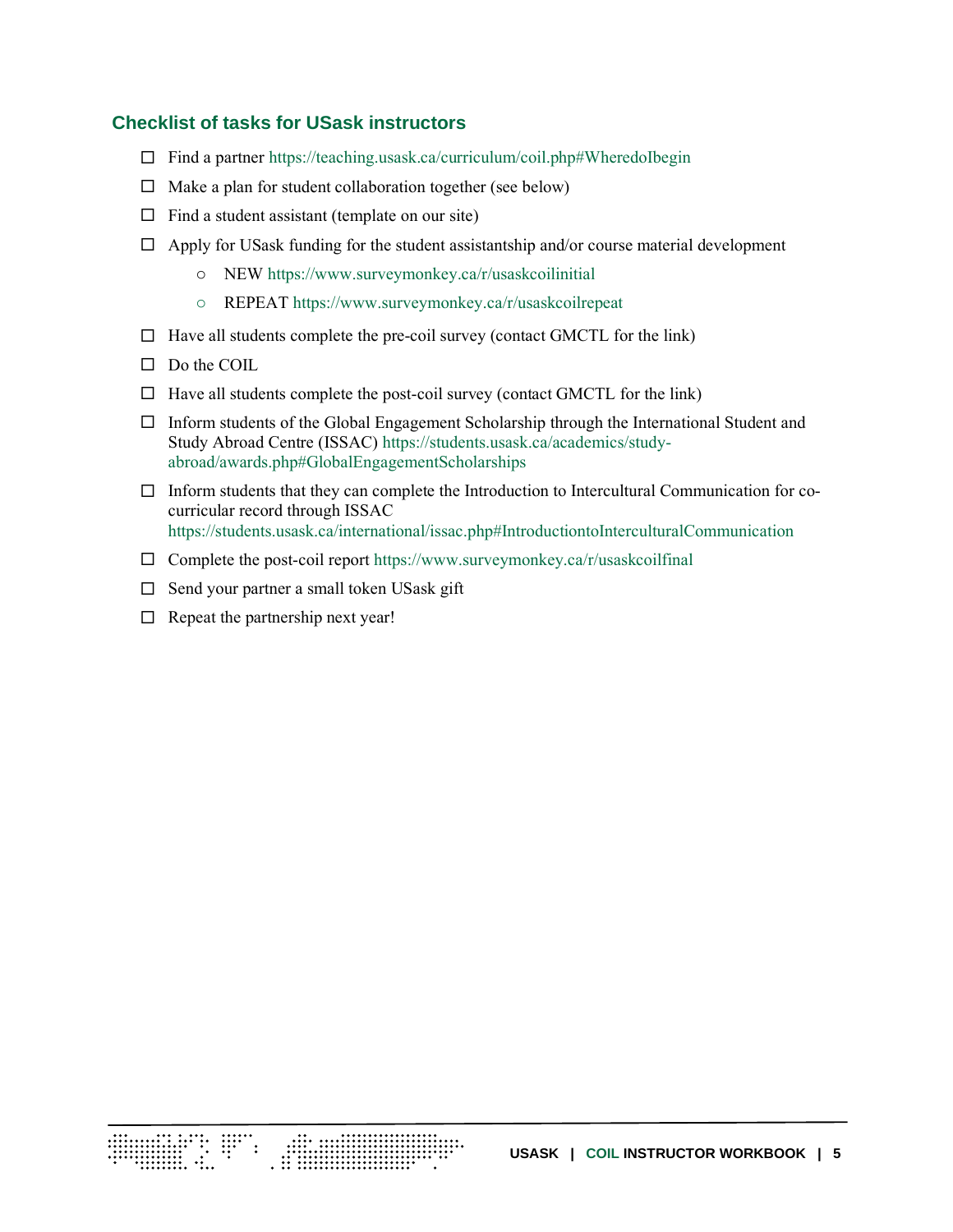# <span id="page-5-0"></span>**Pre-COIL Phase**

Getting started requires evaluating your desired course, the institutional resources available to you for the COIL initiative and choosing a partner to begin collaboration on setting-up the model course. Each step below has some guiding questions that you may strive to answer before you start making preparations.

#### <span id="page-5-1"></span>**Step 1: Evaluating Your Own Course**

*You must assess the quality of your course before introducing it to your partner.*  What qualities of your course make it appropriate for the COIL experience?

Will you be able to cover all or some components of your syllabus virtually adequately?

Will you be able to adjust your syllabus to meet the demands/needs/concerns of your partner, considering prospective linguistic and / cultural barriers?

Do you have any interactive intercultural activities/approaches in mind that may suit this initiative?

What aspects of your course are suitable for collaborative activities?

What are your goals for the COIL course?

Do you have specific learning objectives in mind for the students in this course?

How will you assess the students' performance in this course?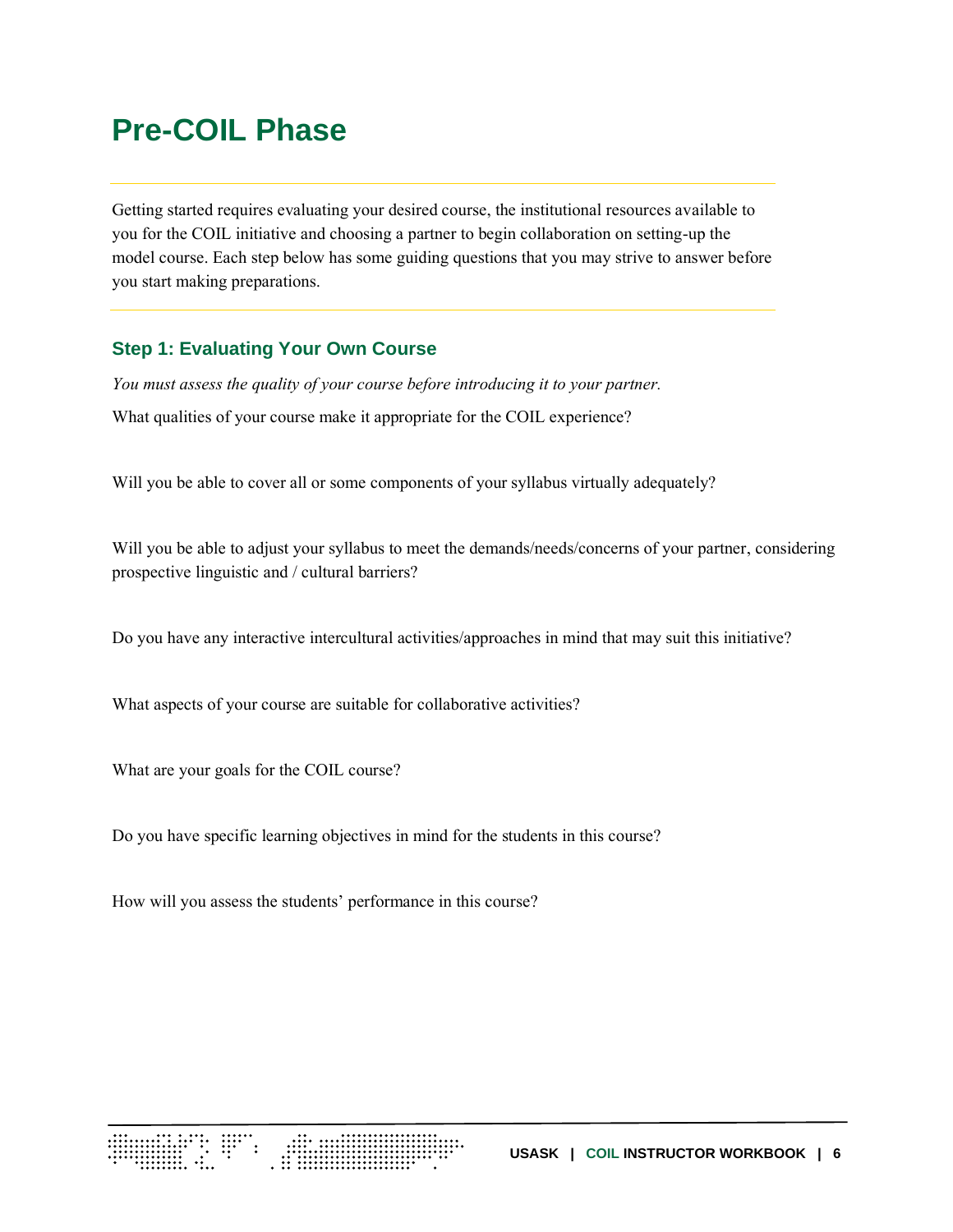## <span id="page-6-0"></span>**Step 2: Determining your Institutional Resources**

*The university has an extensive support system, with staff members readily available to guide you along this journey. However, it is advised that you are familiar with the products and services available to USask staff and faculty before you connect with your partner.* 

- The university uses Zoom for video conferencing. Guidelines on how to use the platform may be accessed through the technology training opportunities <https://paws5.usask.ca/#training>
- IT Support Services are also available through the IT Support Portal <https://jira.usask.ca/servicedesk/customer/portal/2>
- Please refer to the Learning Technology Ecosystem (LTE) Toolkit for a collection of the teaching and learning technologies available at USask. <https://teaching.usask.ca/learning-technology/>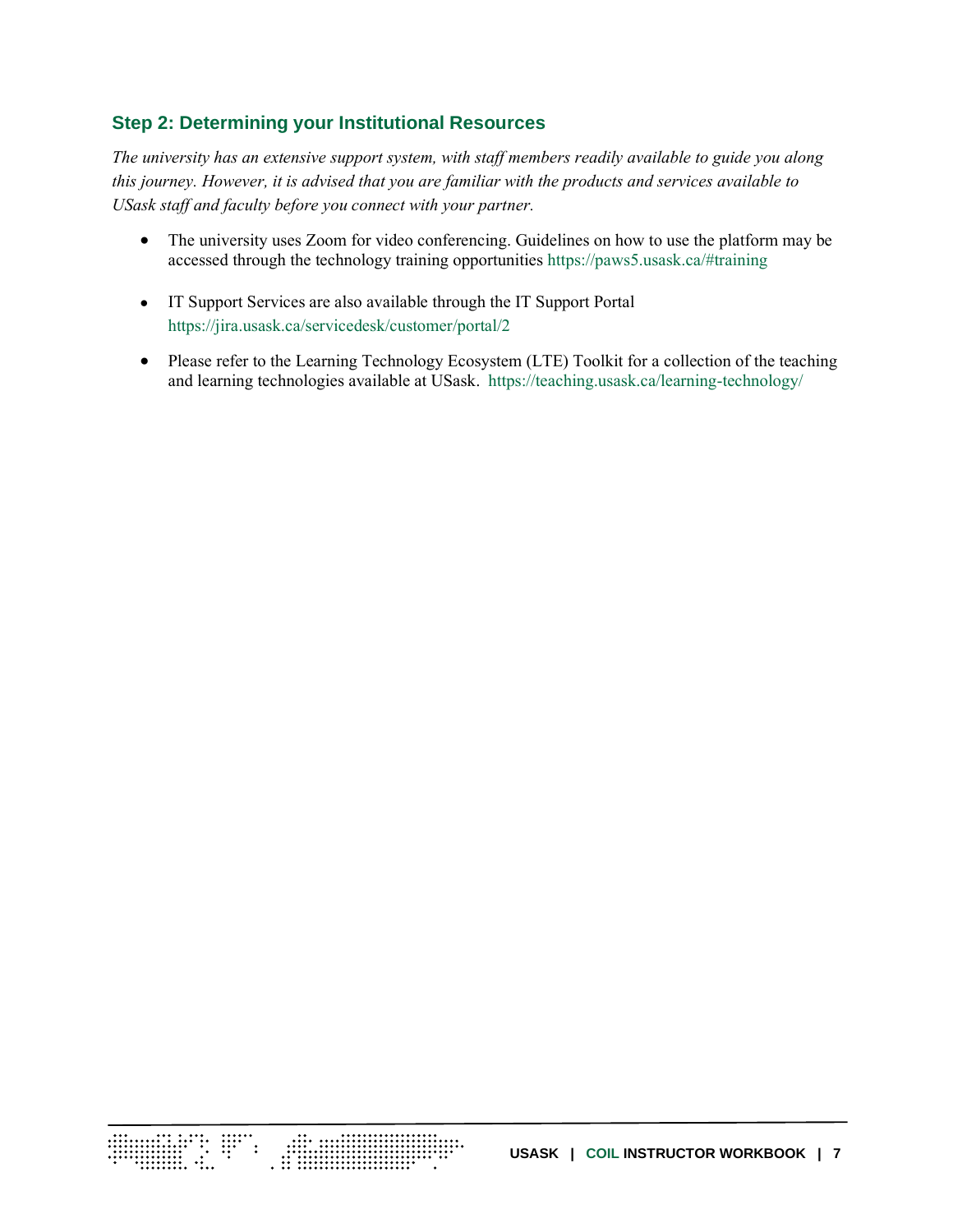#### <span id="page-7-0"></span>**Step 3: Choosing a COIL Partner**

*Several factors may affect a successful partnership; therefore, you must be meticulous in your scouting procedure. To get the ball rolling, you may narrow down your school/s of choice by answering these questions:*

What geographical area/s are you interested in seeking partnership?

How will connection with your selected area/s of interest contribute to the success of your COIL experience?

Have you ever worked in or with anyone from your selected area/s of interest?

Does the U of S have any existing partnerships with your school/s of choice? (Explore existing partnerships here [https://uofs.moveonca.com/publisher/6/eng#](https://uofs.moveonca.com/publisher/6/eng) )

Does your selected school/s have a course that is similar to yours?

Does the school/s have a COIL program?

Before you approach a prospective partner, you should be equipped with the right questions to ensure that you understand at the end of the negotiation:

- Differences in institutional culture
- Their proposed course option/s
- Agreement of terms in commitment

ESTI SAN

• Technological accessibility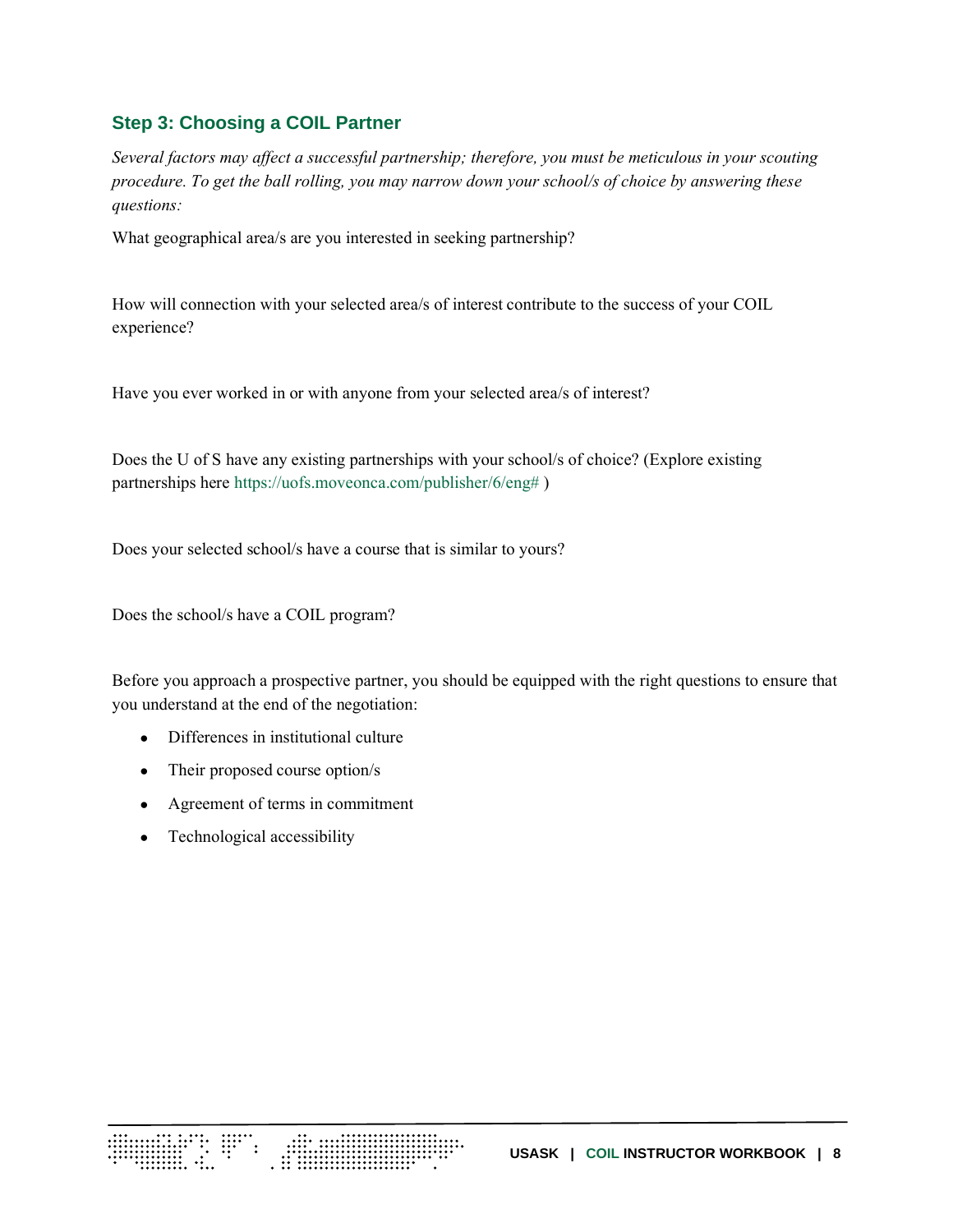## <span id="page-8-0"></span>**The Negotiation**

Meeting your partner can be the most challenging part of the process. Give yourself ample time to conduct a series of meetings to get to know your partner and thoroughly work through your future collaboration details. You must foster a supportive and respectful relationship to bring the vision to life. Remember that this initiative is meant to give the students a unique cross-cultural experience that might not come to fruition without equal effort, enthusiasm, time and dedication. To help you to determine your final decision for partnership, the following table sample can be used to guide the retrieval of pertinent information.

| <b>Contact Information</b>                               | <b>USask Instructor</b>                                          | <b>Teaching Partner</b> |  |
|----------------------------------------------------------|------------------------------------------------------------------|-------------------------|--|
| <b>Name</b>                                              |                                                                  |                         |  |
| <b>Email Address</b>                                     |                                                                  |                         |  |
| <b>Telephone Number</b>                                  |                                                                  |                         |  |
| <b>School /Faculty/Course Website</b>                    |                                                                  |                         |  |
| What language/s are you fluent                           |                                                                  |                         |  |
| in?                                                      |                                                                  |                         |  |
| Do you belong to any professional                        |                                                                  |                         |  |
| organization/ networks? If yes,                          |                                                                  |                         |  |
| which one/s?                                             |                                                                  |                         |  |
| <b>Video Conferencing Platform</b>                       |                                                                  |                         |  |
| <b>Information</b>                                       |                                                                  |                         |  |
| <b>Time Zone</b>                                         |                                                                  |                         |  |
| Best day/s and time to contact you                       |                                                                  |                         |  |
| by phone or video call for planning                      |                                                                  |                         |  |
| meetings                                                 |                                                                  |                         |  |
|                                                          | PERSONAL QUESTIONS (More casual format, establishing an open and |                         |  |
| friendly line of communication, pick what works for you) |                                                                  |                         |  |
| What inspired you to teach?                              |                                                                  |                         |  |
| What is your teaching style?                             |                                                                  |                         |  |
| Can you describe your surrounding                        |                                                                  |                         |  |
| community? Are you from this                             |                                                                  |                         |  |
| area? If no, is it similar?                              |                                                                  |                         |  |
| Have you ever been to Canada? If                         |                                                                  |                         |  |
| yes, where?                                              |                                                                  |                         |  |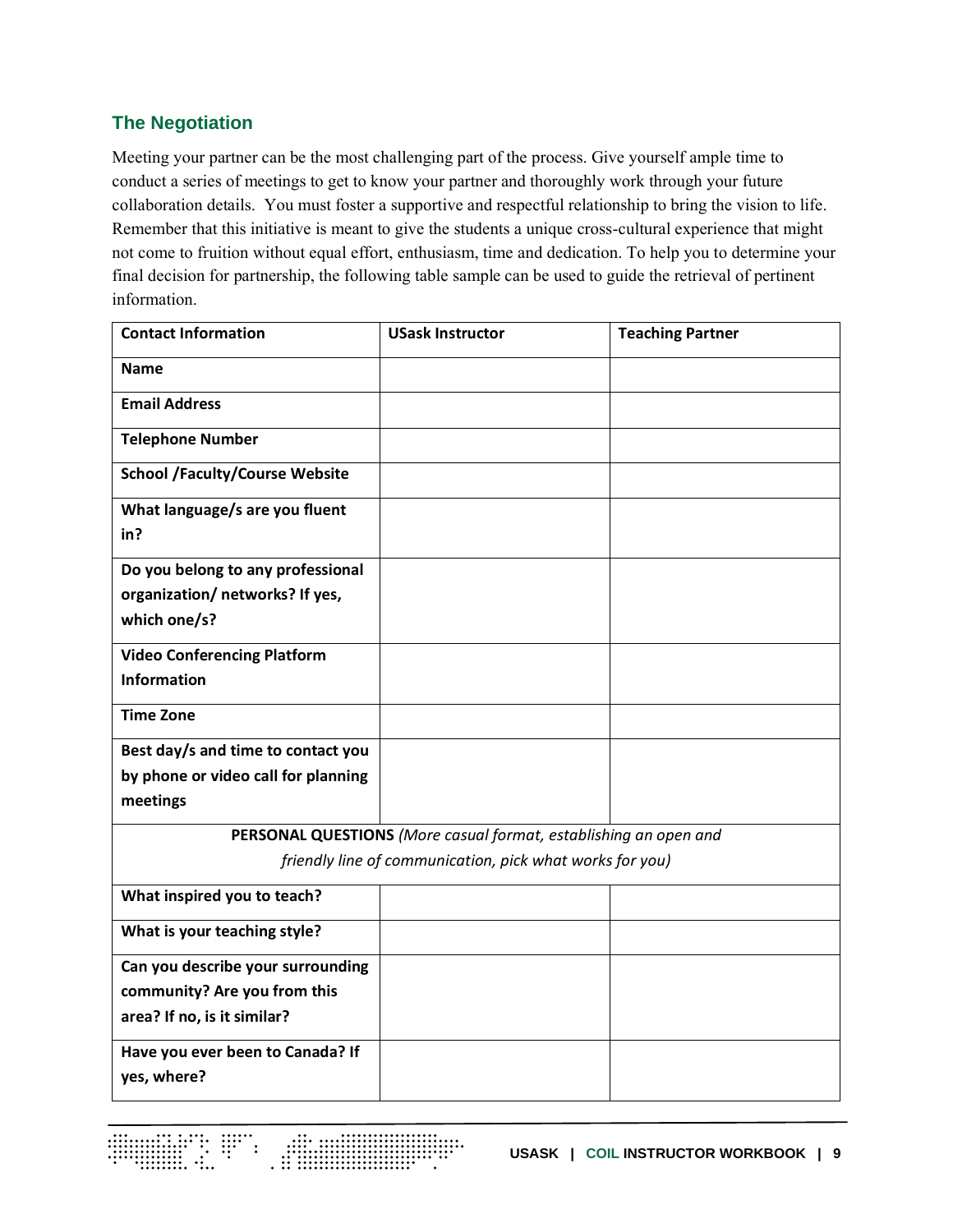| Why did you decide to do a COIL          |                       |  |
|------------------------------------------|-----------------------|--|
| course?                                  |                       |  |
| What do you think will be the            |                       |  |
| biggest takeaway for the students?       |                       |  |
|                                          | <b>COURSE CONTENT</b> |  |
| Name of suggested course for the         |                       |  |
| <b>COIL initiative</b>                   |                       |  |
| Language/s of instruction                |                       |  |
| If the language of instruction is not    |                       |  |
| English, are there any resources         |                       |  |
| for translation, EAL etc.?               |                       |  |
| Preferred term (and specific             |                       |  |
| months) for the COIL course              |                       |  |
| Preferred day and time for the           |                       |  |
| course                                   |                       |  |
| Goals you would like to achieve          |                       |  |
| through this collaboration               |                       |  |
| <b>Suggested learning objectives for</b> |                       |  |
| this collaboration                       |                       |  |
| What aspects of your syllabus do         |                       |  |
| you think would be ideal for             |                       |  |
| collaborative activities?                |                       |  |
| How do you think we should               |                       |  |
| decide what aspects of our               |                       |  |
| syllabus address with the COIL           |                       |  |
| collaboration?                           |                       |  |
| Is there any topic of interest that      |                       |  |
| you would prioritize for                 |                       |  |
| intercultural discussions?               |                       |  |
| How do you usually assess your           |                       |  |
| students?                                |                       |  |
| How often do you assess your             |                       |  |
| students?                                |                       |  |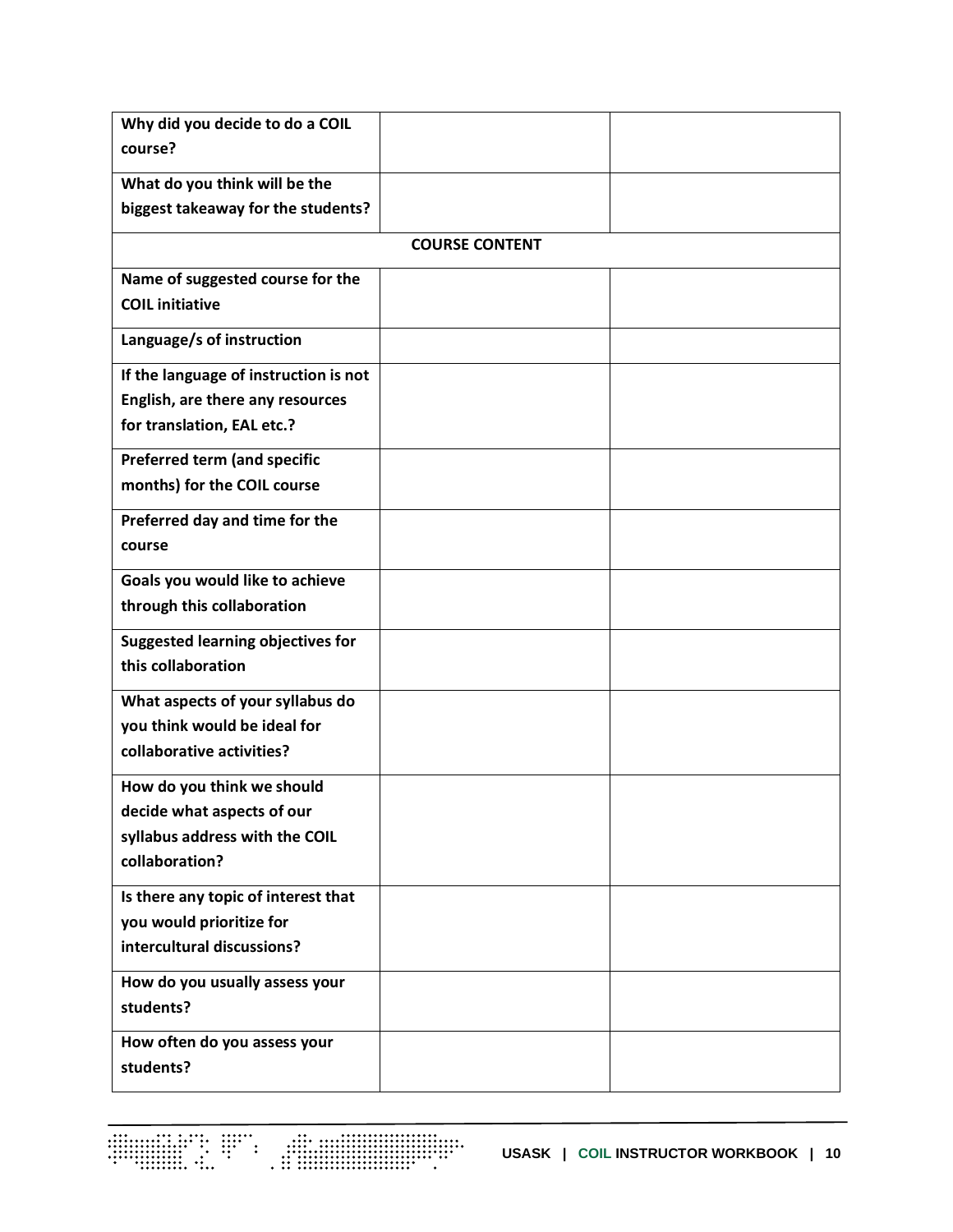| Would you like us to develop a      |                                  |  |
|-------------------------------------|----------------------------------|--|
| new form of assessment?             |                                  |  |
| Would you prefer if we used our     |                                  |  |
| existing rubrics interchangeably?   |                                  |  |
| What will the students be assessed  |                                  |  |
| on? (participation, assignments,    |                                  |  |
| reflection etc.)                    |                                  |  |
|                                     | <b>TECHNOLOGICAL PREFERENCES</b> |  |
| Have you ever taught a course       |                                  |  |
| online?                             |                                  |  |
| Have your students completed        |                                  |  |
| online courses?                     |                                  |  |
| Does your institution have a        |                                  |  |
| primary Learning Management         |                                  |  |
| System (LMS)? If yes, which one/s?  |                                  |  |
| (Canvas, Blackboard etc.) Can       |                                  |  |
| external students access this?      |                                  |  |
| Do the students regularly use this  |                                  |  |
| LMS?                                |                                  |  |
| Can you list or describe how the    |                                  |  |
| students use the LMS?               |                                  |  |
| If no LMS, do you use any other     |                                  |  |
| software or technological tools in  |                                  |  |
| your classroom? If yes, which       |                                  |  |
| one/s?                              |                                  |  |
| Is there designated technical       |                                  |  |
| support staff to facilitate this    |                                  |  |
| course?                             |                                  |  |
| Would this support staff be willing |                                  |  |
| to install a new LMS or software to |                                  |  |
| facilitate this course if deemed    |                                  |  |
| necessary?                          |                                  |  |
| Do you have access to fast and      |                                  |  |
| reliable internet?                  |                                  |  |
|                                     |                                  |  |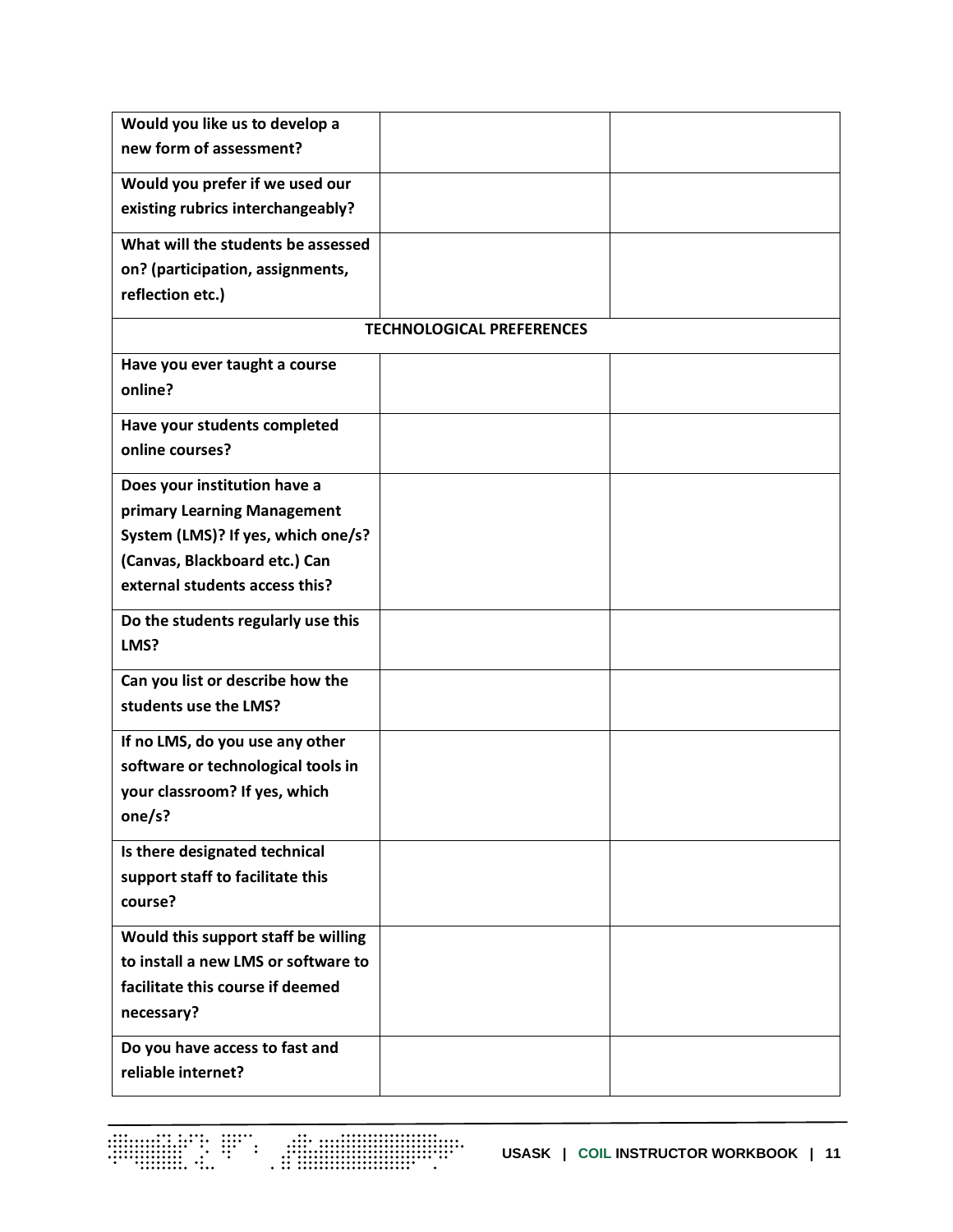| Will the students have access to      |                       |  |  |
|---------------------------------------|-----------------------|--|--|
| fast and reliable internet in their   |                       |  |  |
| homes?                                |                       |  |  |
| Will your students be willing to use  |                       |  |  |
| other social platforms outside of     |                       |  |  |
| the ones they are used to?            |                       |  |  |
|                                       | <b>COURSE CULTURE</b> |  |  |
| Do your students meet face-to-        |                       |  |  |
| face, or do you have asynchronous     |                       |  |  |
| or synchronous sessions online?       |                       |  |  |
| Are students usually given heavy      |                       |  |  |
| or light reading material?            |                       |  |  |
| Are students typically participative  |                       |  |  |
| in class?                             |                       |  |  |
| <b>ADMINISTRATIVE SUPPORT</b>         |                       |  |  |
| Will you receive support from your    |                       |  |  |
| school? If yes, from whom?            |                       |  |  |
| Is COIL new to this institution?      |                       |  |  |
| Do you have an international          |                       |  |  |
| affairs office?                       |                       |  |  |
| If yes, will they also be involved in |                       |  |  |
| the facilitation of this program?     |                       |  |  |
| Do you foresee a future               |                       |  |  |
| opportunity for a study-abroad        |                       |  |  |
| experience for your students?         |                       |  |  |
|                                       |                       |  |  |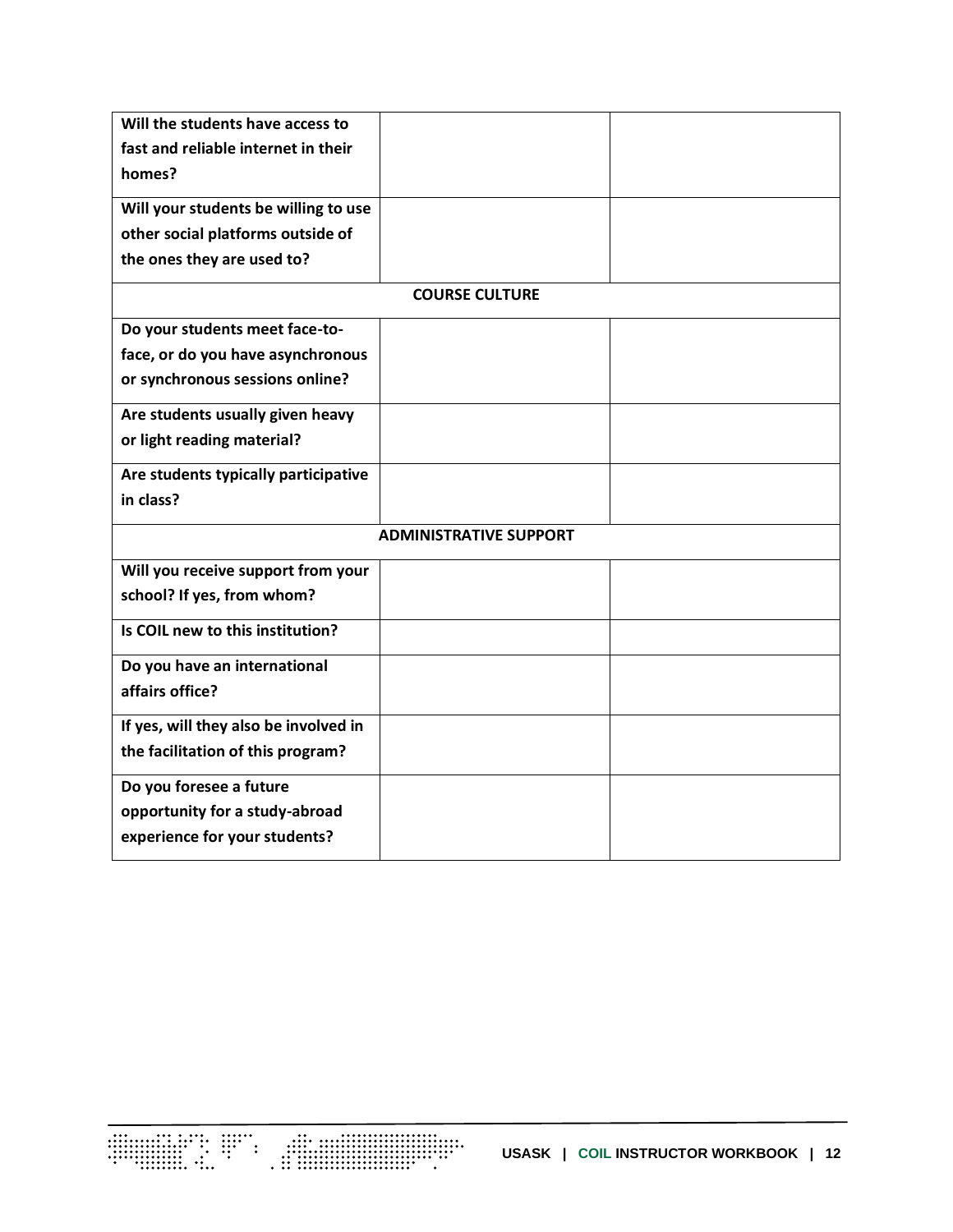### <span id="page-12-0"></span>**Support and Assistance**

At the university, we have staff members within the International Office and the Gwenna Moss Centre for Teaching and Learning that are readily available to support you. For new and evolving COIL collaboration, connect with the Gwenna Moss Centre for Teaching and Learning at [gmctl@usask.ca.](mailto:gmctl@usask.ca)

For established COIL partnerships, you may wish to connect with the International Office. The International Partner Specialists are experts in securing long-term formal partnerships with existing and new partners. They have placed **[a partnership initiation form](https://internationaloffice.usask.ca/usask-partnership-initiation-form_2020.docx)** on their website to seek essential information from prospective partners; they may also be contacted via **[email](mailto:international.office@usask.ca)** or phone 306-966-5904 for direct assistance.

Pro-tip: After you have decided on who your partner will be, start working on a basic written memorandum of understanding or agreement between you and your partner to maintain a transparent and respectful line of communication. Use the templates included in this document as needed.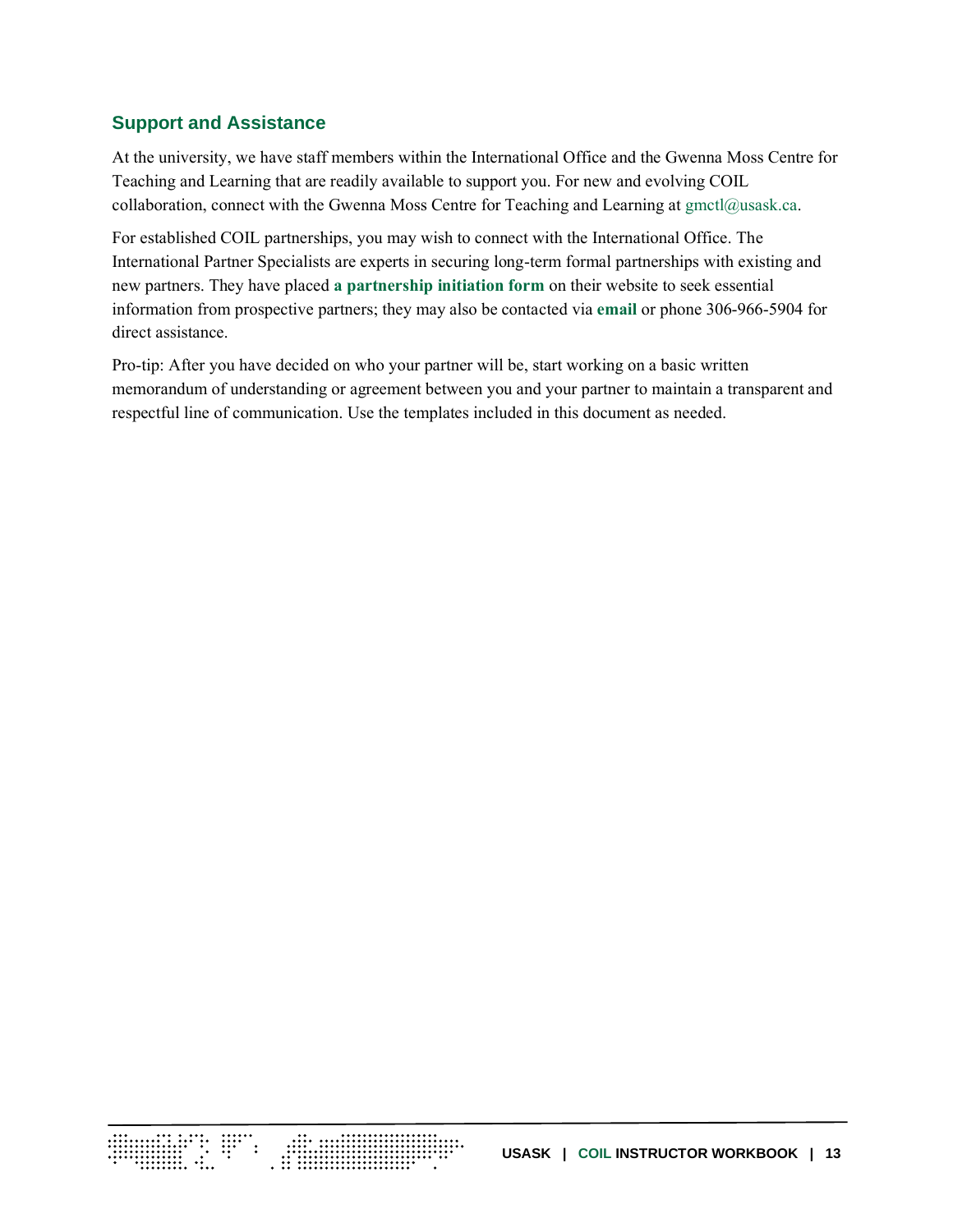### <span id="page-13-0"></span>**Developing the Course**

Develop a schedule with established timelines for the planning of each aspect of the course. This includes the goals, objectives, and activities for each module within the syllabus. You will also conceptualize your icebreaker, intercultural activities, assignments, assessments, class times, technological tools to be used and other logistical matters. You are also encouraged to let your students participate in a pre and post assessment activity to evaluate their level of intercultural competence and preparedness to work in an intercultural setting.

# <span id="page-13-1"></span>**Applying for funding**

Now that you have set up your course, please submit an application for COIL funding using the appropriate link below. Selected new applicants to COIL will receive a one-time fund transfer of up to \$2,000 towards their home unit based on need. A minimum of \$500 should go towards Student Assistant support. Experienced applicants can receive up to \$500 towards Student Assistant support up to four times after their first COIL at USask. Academic unit leaders must indicate how the remaining funds will be used in support of teaching and learning for this course or for other courses with international or intercultural experiences. Examples may include:

- Materials, equipment, licenses relevant to teaching and learning
- Scholarship of teaching and learning-related research support
- Travel and conference support for the applicant
- Stipend or transfer to the applicant, etc.

The applicant agrees that if this application is successful, they will:

Complete 5 hours of asynchronous intercultural teaching competencies training (as will the student assistant)

Deliver a pre and post assessment of intercultural competency to students in their COIL course.

Any new materials created for this course, such as a lab manual, or other materials shared with students will be released under an open license, unless a compelling reason exists to not release materials under these terms

The home unit agrees that if this applicant is selected, the unit will:

· Administer the funds as indicated in the letter of support, if changes are needed the home unit will consult with the GMCTL on plans for repurposing to ensure consistency with broad principles for support to teaching and learning of COIL

Report on use of the funds by December of the year the funds are received.

New applicants<https://www.surveymonkey.ca/r/usaskcoilinitial>

EST: STAND

Experienced COIL applicants<https://www.surveymonkey.ca/r/usaskcoilrepeat>

You will be required to complete a final report as wel[l https://www.surveymonkey.ca/r/usaskcoilfinal](https://www.surveymonkey.ca/r/usaskcoilfinal)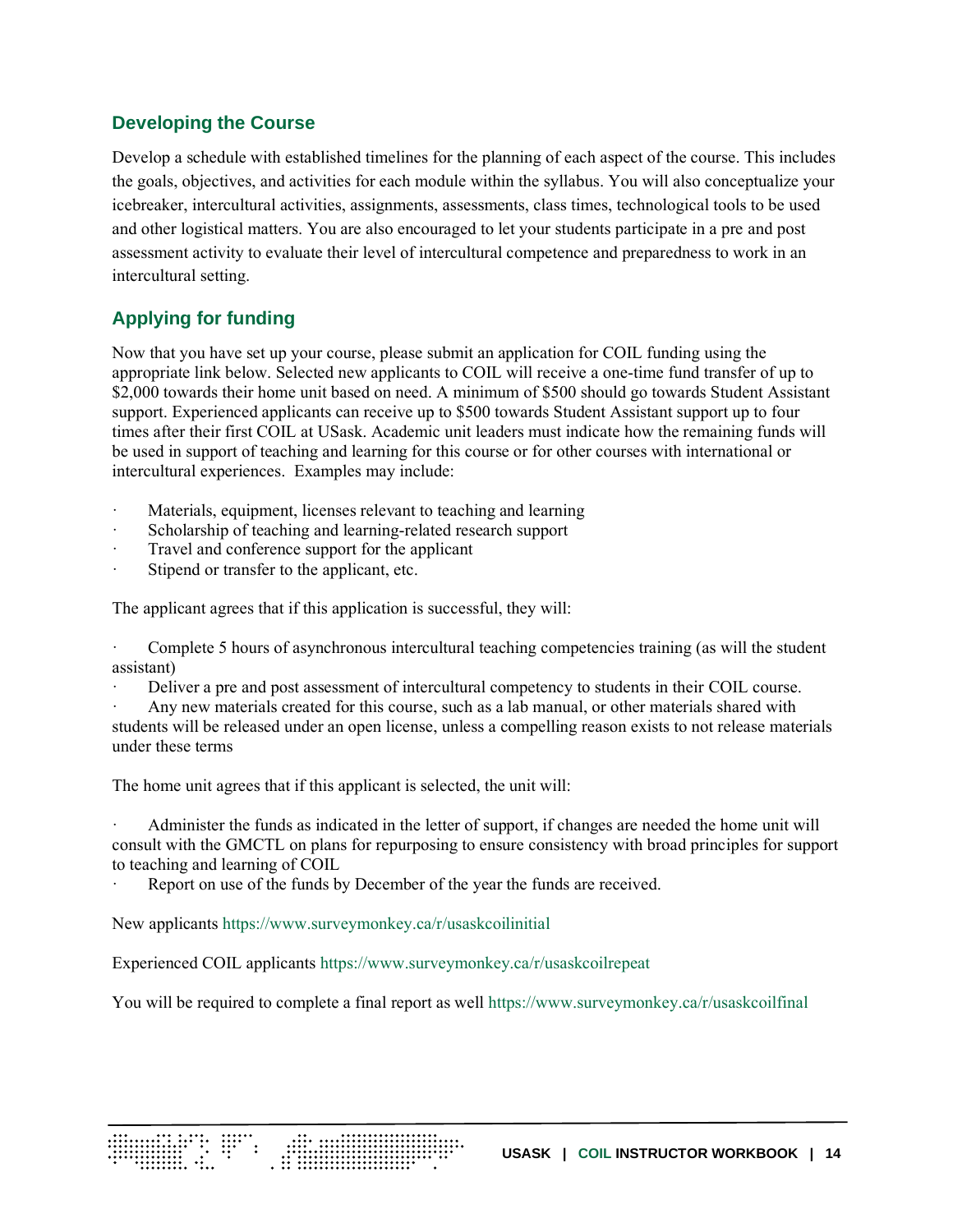# <span id="page-14-0"></span>**COIL Privacy and Security Considerations**

In many cases, collaborative online international learning (COIL) involves the collection, use and disclosure of student personal information and thoughtful consideration should be given to protecting students' privacy throughout their participation and beyond.

# <span id="page-14-1"></span>**Sharing Student Information**

Sharing student information such as a USask email address and their first/last name with a partner school is likely a routine part of the collaboration process; students should still be told when this is happening. The following phrasing might be helpful. Contact the Access and Privacy Officer for more help <https://privacy.usask.ca/contact.php>

*"Personal information such as your name and USask email address, and relevant project results, may be shared with students, faculty, and staff at the participating educational institution(s) in order to facilitate your participation in collaborative online international learning activities."*

# <span id="page-14-2"></span>**Recording Meetings**

In the event you plan to record and share student collaboration meetings, participants must be notified and advised on the purpose of the recording, and if and where it will be available for viewing. These types of recordings should only be retained as needed to fulfil the purpose of the recording and should be securely deleted at the end of the term. Any advice about recording should be in line with guidance from Information & Communications Technologies (ICT), the Vice-Provost Teaching, Learning and Student Experience, or the Vice-Provost Faculty Relations.

## <span id="page-14-3"></span>**Securely Storing and Sharing Information**

When sending identifiable student information, please use USask approved file storage such as OneDrive. OneDrive is Microsoft's cloud storage tool that allows instructors and staff and students to store and share files. All the data stored on the app is protected by encryption and loss management. Your partner university may also have an approved, encrypted tool and this may be sufficient for the purpose of collaboration. Contact IT Support for more help <https://itsupport.usask.ca/>

## <span id="page-14-4"></span>**Use of Student Images**

Taking a photo of a virtual collaboration activity to be used for a limited purpose such as including it in a news article on a USask website or social media platform is permitted if you provide notice of your intention and obtain verbal consent of the participants.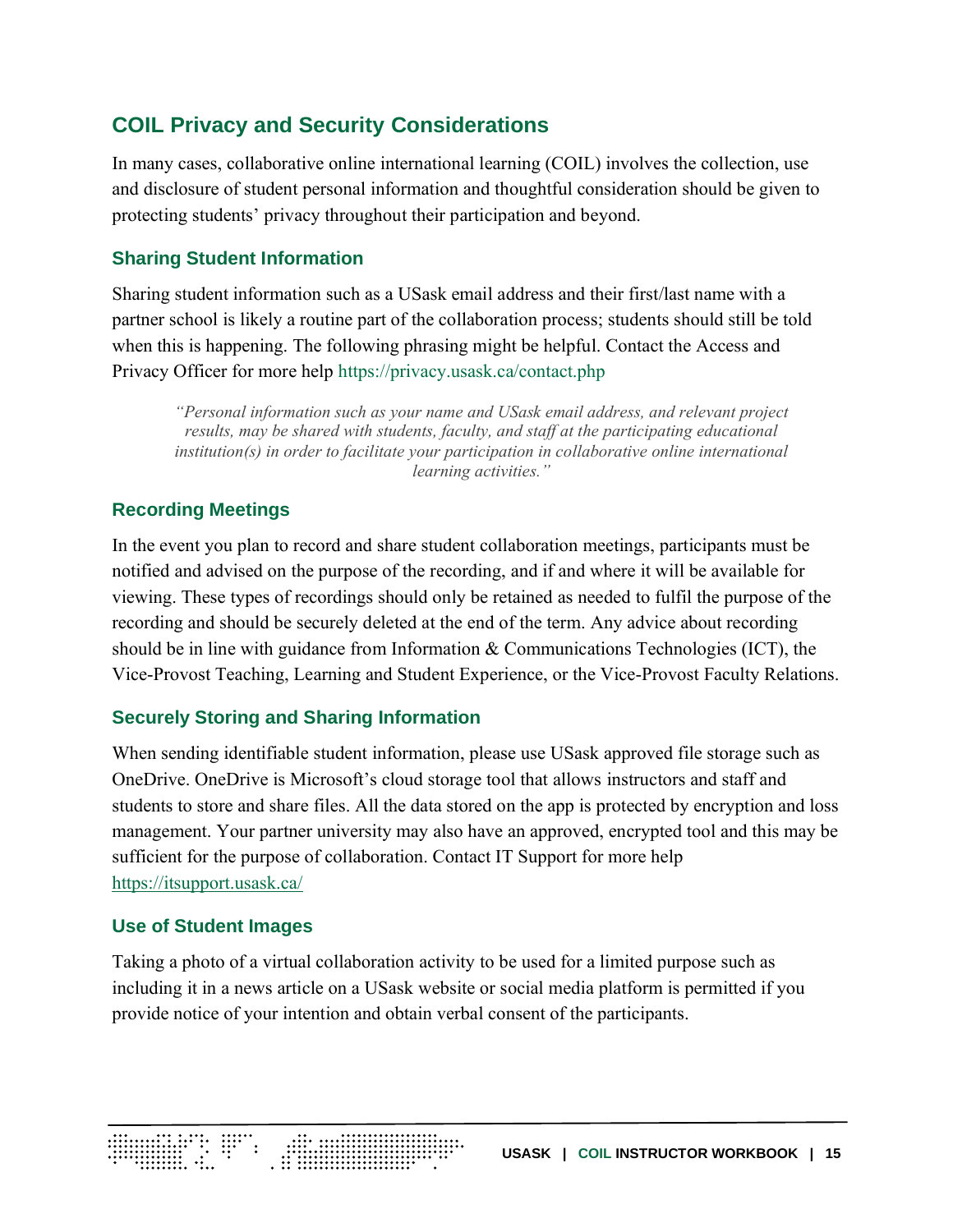### <span id="page-15-0"></span>**Use of Student Assignments**

For any additional use or disclosure of student assignments, beyond what is reasonable for the purposes of participating in the virtual collaboration activity, students are the copyright owners of their work, and as such instructors should have written consent to use/reproduce/etc. student work. Contact the Copyright Coordinator for more help [https://library.usask.ca/copyright/about](https://library.usask.ca/copyright/about-us/index.php)[us/index.php](https://library.usask.ca/copyright/about-us/index.php)

*This "COIL Privacy and Security Considerations" guide has been adapted by the Gwenna Moss Centre for Teaching and Learning with permission from a similar resource developed by Seneca College of Applied Arts and Technology's Privacy Office.*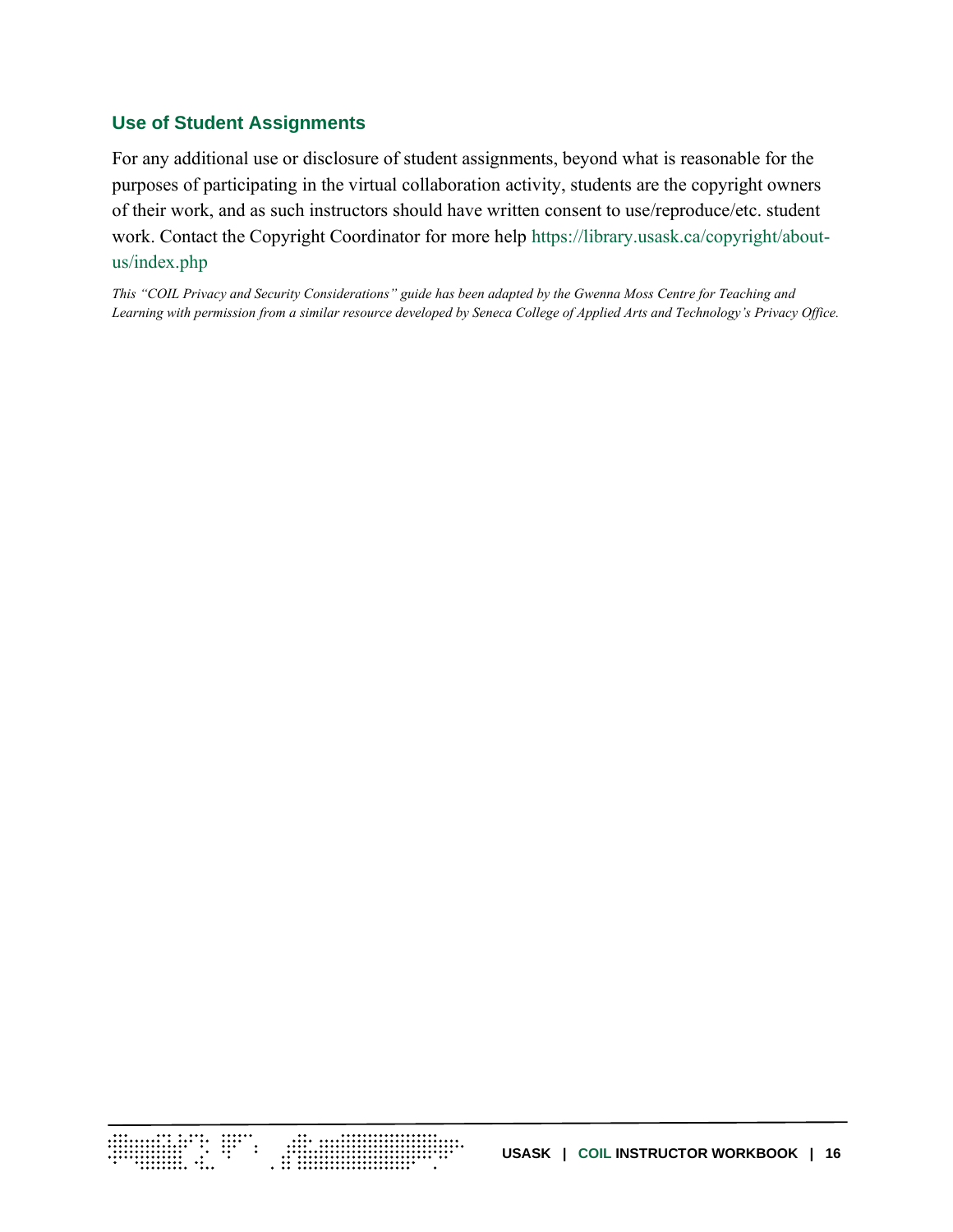#### <span id="page-16-0"></span>*Sample Pre-Assessment Survey*

Survey to establish baseline student cultural competencies (before COIL)

#### *Please contact GMCTL access to the USask pre-built survey*

Class:

Instructor:

Date:

*Please respond to the following questions as truthfully as possible. There is no right or wrong answer. Circle your answers.*

| 1. I interact regularly with university students from other nations. | Yes/No |
|----------------------------------------------------------------------|--------|
| 2. I have studied or traveled abroad.                                | Yes/No |

- a. Place(s):
- b. Indicated the length of time abroad:
- 3. I am taking this course because I heard about the collaboration with other students enrolled at a university in another country. Yes/No
	- a. If yes, explain what you expect:

*In response to the following questions, indicate whether you Strongly Agree (SA), Agree (A), Neither Agree nor Disagree (N), Disagree (D), or Strongly Disagree (SD).*

- 4. I regularly read about world news and events to learn about people in other nations/cultures.
	- SA A N D SD
- 5. I am reluctant to visit other countries, especially when I cannot understand the language.
	- SA A N D SD
- 6. Knowledge of other cultures will help me to better understand my own.
	- SA A N D SD
- 7. Learning to collaborate cross-culturally will prepare me for the global workforce.
	- SA A N D SD
- 8. I have a hard time communicating with individuals from different cultural backgrounds.
	- SA A N D SD
- 9. I don't want to study or travel internationally because I prefer staying at home.
	- SA A N D SD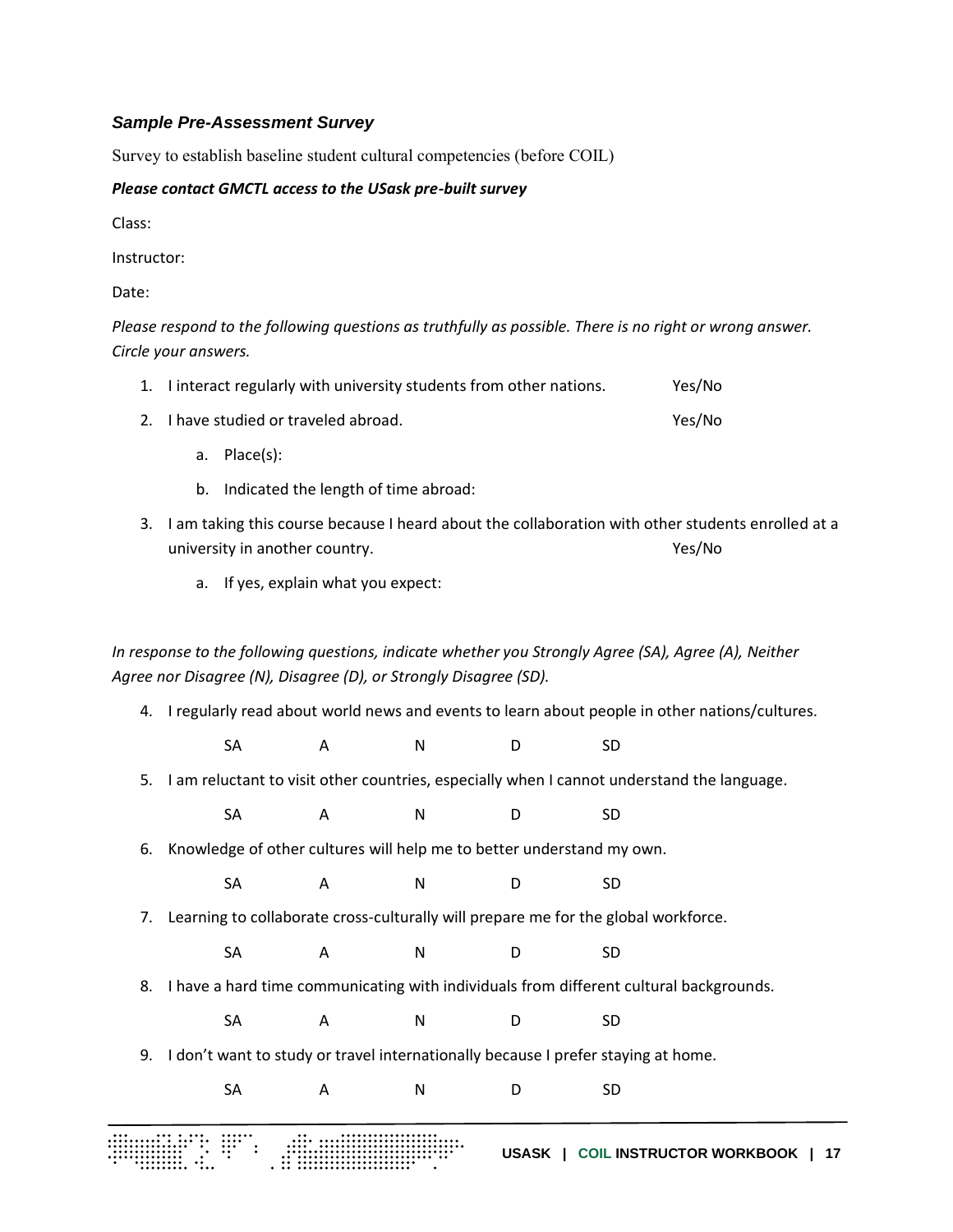10. I appreciate the value of different cultural perspectives on issues in the world.

| SA   | A | N                                                             | D | <b>SD</b>                                                                                   |  |
|------|---|---------------------------------------------------------------|---|---------------------------------------------------------------------------------------------|--|
|      |   |                                                               |   | 11. I am more comfortable studying with students who look, and talk like me.                |  |
| SA   | A | N                                                             | D | <b>SD</b>                                                                                   |  |
|      |   | 12. It is important to communicate in more than one language. |   |                                                                                             |  |
| SA.  | A | N                                                             | D | SD                                                                                          |  |
|      |   |                                                               |   | 13. I have a hard time communicating with people who do not speak or write English clearly. |  |
| SA - | A | N                                                             | D | <b>SD</b>                                                                                   |  |
|      |   | 14. I like to work with other people on group projects.       |   |                                                                                             |  |
| SA   | A | N                                                             | D | <b>SD</b>                                                                                   |  |
|      |   |                                                               |   | 15. I am very comfortable communicating through the internet with other people.             |  |
| SA   | A | N                                                             |   | SD                                                                                          |  |

*Please respond with a few sentences to the following items to let us know what you expect from the course.*

- 16. What do you think will be your biggest challenge with the upcoming collaboration?
- 17. What do you think could be the greatest reward of the upcoming collaboration?
- 18. Which aspects concerning the culture of your collaboration partners are you most interested in?
- 19. Which issues of your culture would you especially like to discuss with your collaboration partners?
- 20. Identify at least one learning outcome you hope to achieve for yourself during this collaboration.

#### Thank you for your responses!

*This survey (in its initial form) was developed and used in the COIL collaborations of Susan Coultrap-McQuin, SUNY Oswego, and Ina Pfeifer Issa, Empire State in Lebanon, 2012-2014.*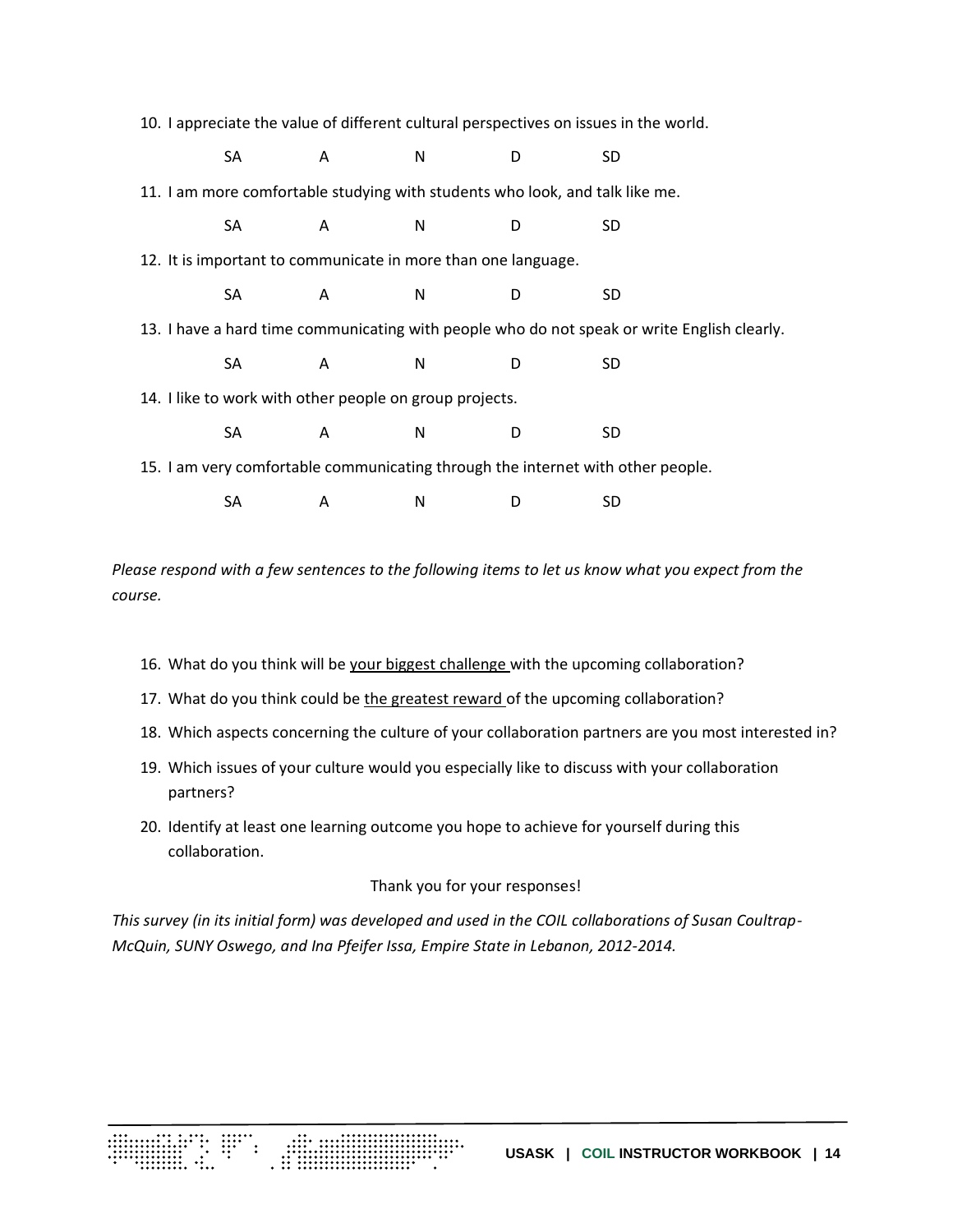#### <span id="page-18-0"></span>**Icebreakers**

At the beginning of your course, use these fun social activities to get students to know each other.

Some introductory ideas to use in small groups (4-10 students):

- Pick an animal and describe how they relate to that animal
- Share if they prefer coffee or tea, water or land, or other this/that questions.
- State two truths and one lie about themselves and have others in the team guess which statement is the lie.
- Find an object in your house that represents your life right now. Share what it means with the group.

Florida International University has other examples and more detailed examples in this document [https://goglobal.fiu.edu/\\_assets/docs/coil-icebreaker-ideas.pdf](https://goglobal.fiu.edu/_assets/docs/coil-icebreaker-ideas.pdf)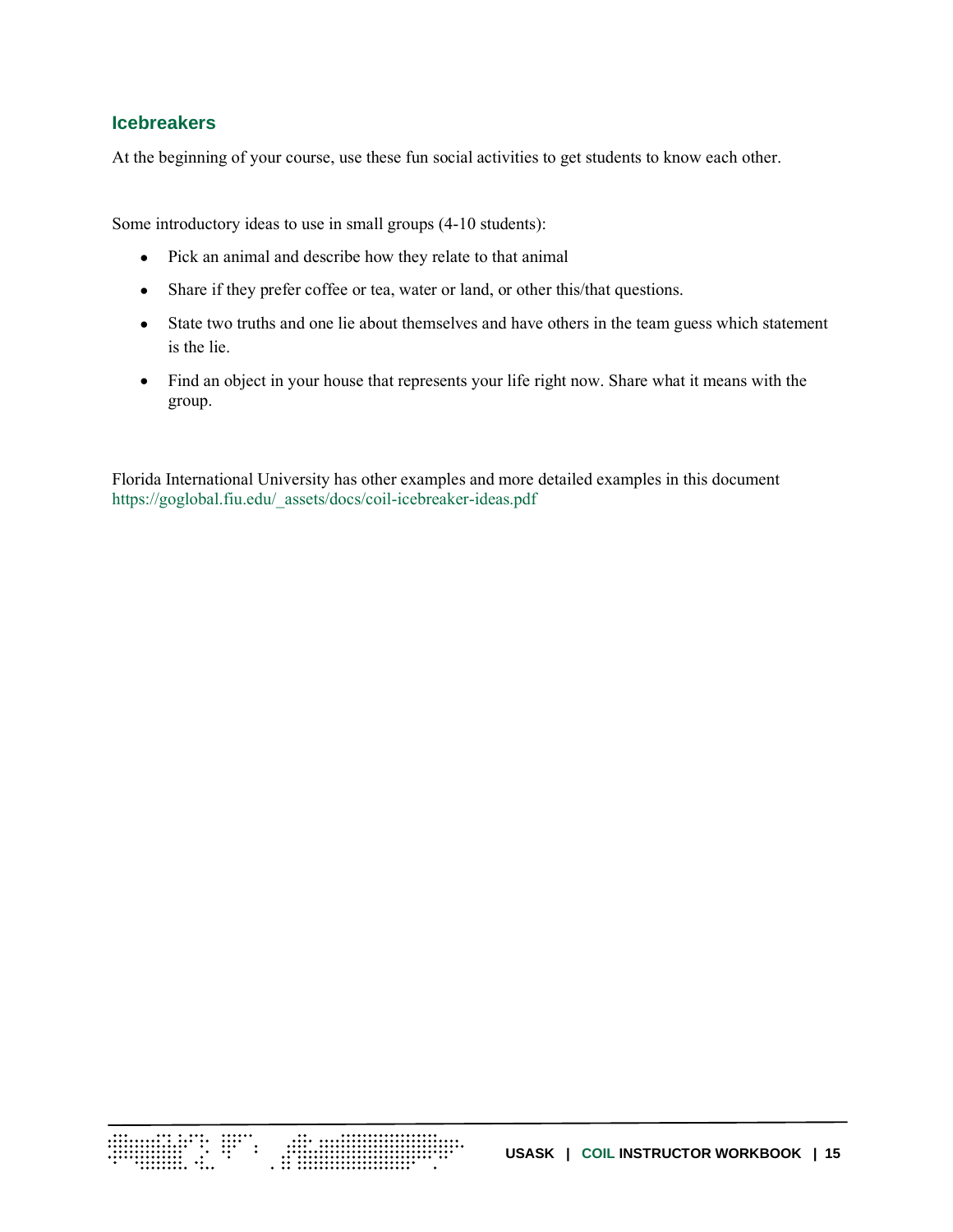# <span id="page-19-0"></span>**COIL Teaching Strategies**

COIL requires inclusive and culturally responsive teaching to encourage student engagement. The university offers numerous training opportunities for faculty, staff, and students to learn and renew skills that will enable us to take the right approach to work with persons outside of our cultural groups. There is also a plethora of resources that covers inclusive teaching practices that may be found below:

- [Inclusive-Strategies Handout](https://canvas.usask.ca/courses/19469/files/654034?wrap=1)
- [FIU Online Global Learning](https://goglobal.fiu.edu/resources/online-global-learning/)
- Colorado Department of Higher Education- [Equity Toolkit: Inclusive Teaching and Learning](http://masterplan.highered.colorado.gov/wp-content/uploads/2019/10/CDHE-Culturally-Responsive-Teaching-in-Higher-Education.pdf)
- York University- [Open Pedagogy as a Creative Process](https://yorkinternational.yorku.ca/files/2020/07/TiF-2019-Presentation-1.pptx?x49891)
- York University- [Developing and Implementing Interculturality](https://yorkinternational.yorku.ca/files/2020/07/GNL_COIL-Developing-and-Implementing-Interculturality_March-15-1.pptx?x49891)
- [Building Community Remotely](https://words.usask.ca/gmcte/2020/05/21/building-community-remotely/)
- [Critical Practices for Anti-bias Education Classroom Culture](https://www.tolerance.org/magazine/publications/critical-practices-for-antibias-education/classroom-culture)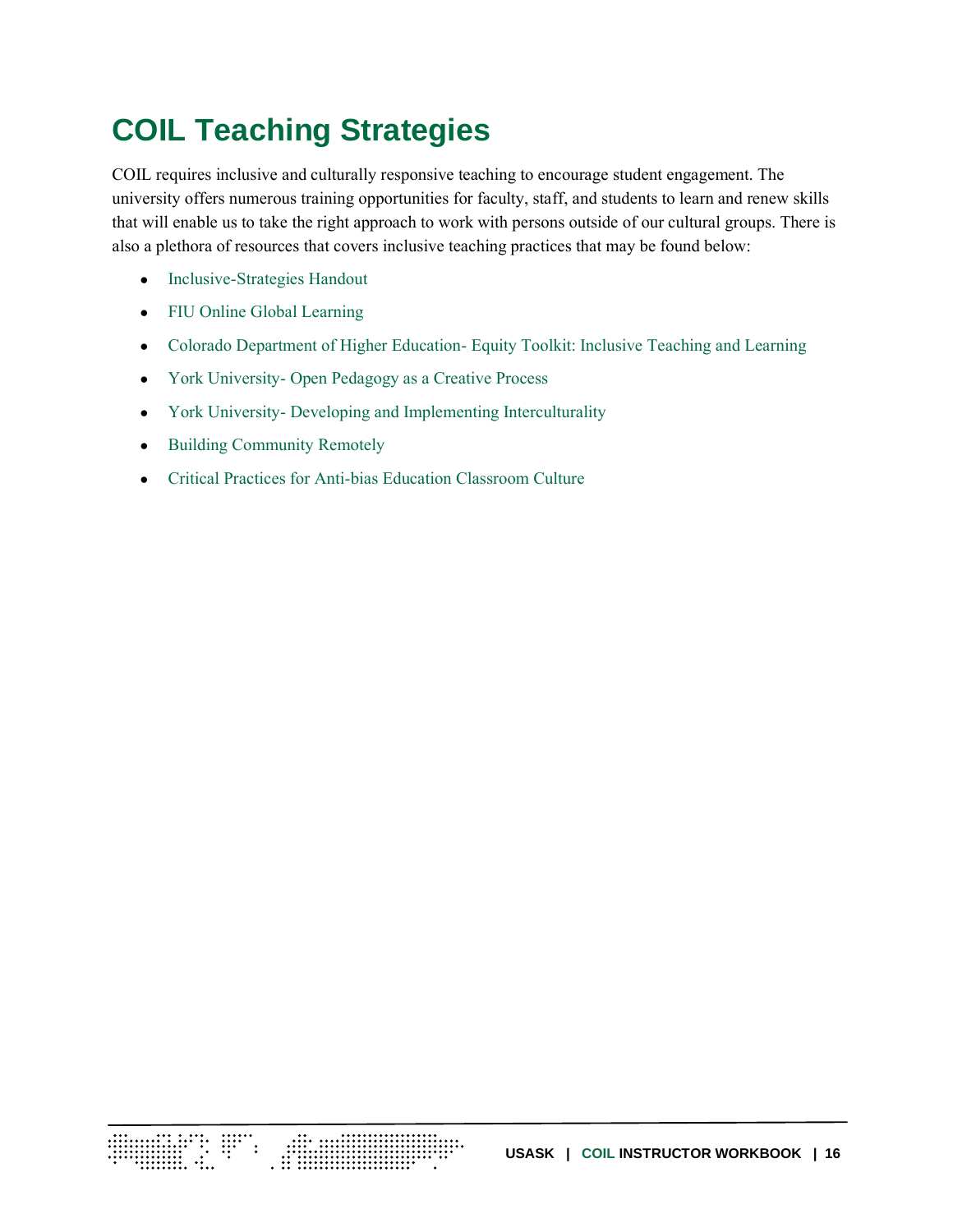# <span id="page-20-0"></span>**Reflection**

Reflective activities are used to assess the effectiveness of the course. Students should be allowed to provide feedback on the collaborative activities and assess if the overall experience has met or even exceeded their expectations. You and your partner should also be involved in this process, share with the students your experiences planning the course, whether you accomplished your goals and how you hope to make improvements in the future.

- FIU has examples of how the students may complete their reflective activities <https://goglobal.fiu.edu/wp-content/uploads/sites/16/2020/03/COIL-Reflection-Ideas.pdf>
- Pro-tip: After you have completed your course design with your partner, ensure that you do a test run of the technological resources. You want to be sure that:
	- The students will have access to the LMS or chosen platform (re-check log-in information)
	- That the video and audio of the chosen technology are in good working order
	- Resources and support contact information are up to date

## <span id="page-20-1"></span>**During the COIL Experience**

- After weeks of planning, your students will finally meet their international instructor and classmates. They will then participate in icebreaker activities to get to know each other.
- They will be given opportunities to collaborate via web-based tools with each other to complete designated assignments.
- The students will also complete a mid-experience assessment or discussion.

## <span id="page-20-2"></span>**Post-COIL Experience**

- Ensure that your students get the opportunity to reflect on their experience working across differences at the end of the course (cultural, social, regional, gendered, sexual, and other) and how their perspectives and worldviews were questioned and reframed.
- You and your partner should also complete a post-experience debrief conversation and reflect on the impact. Will you try this COIL partnership again?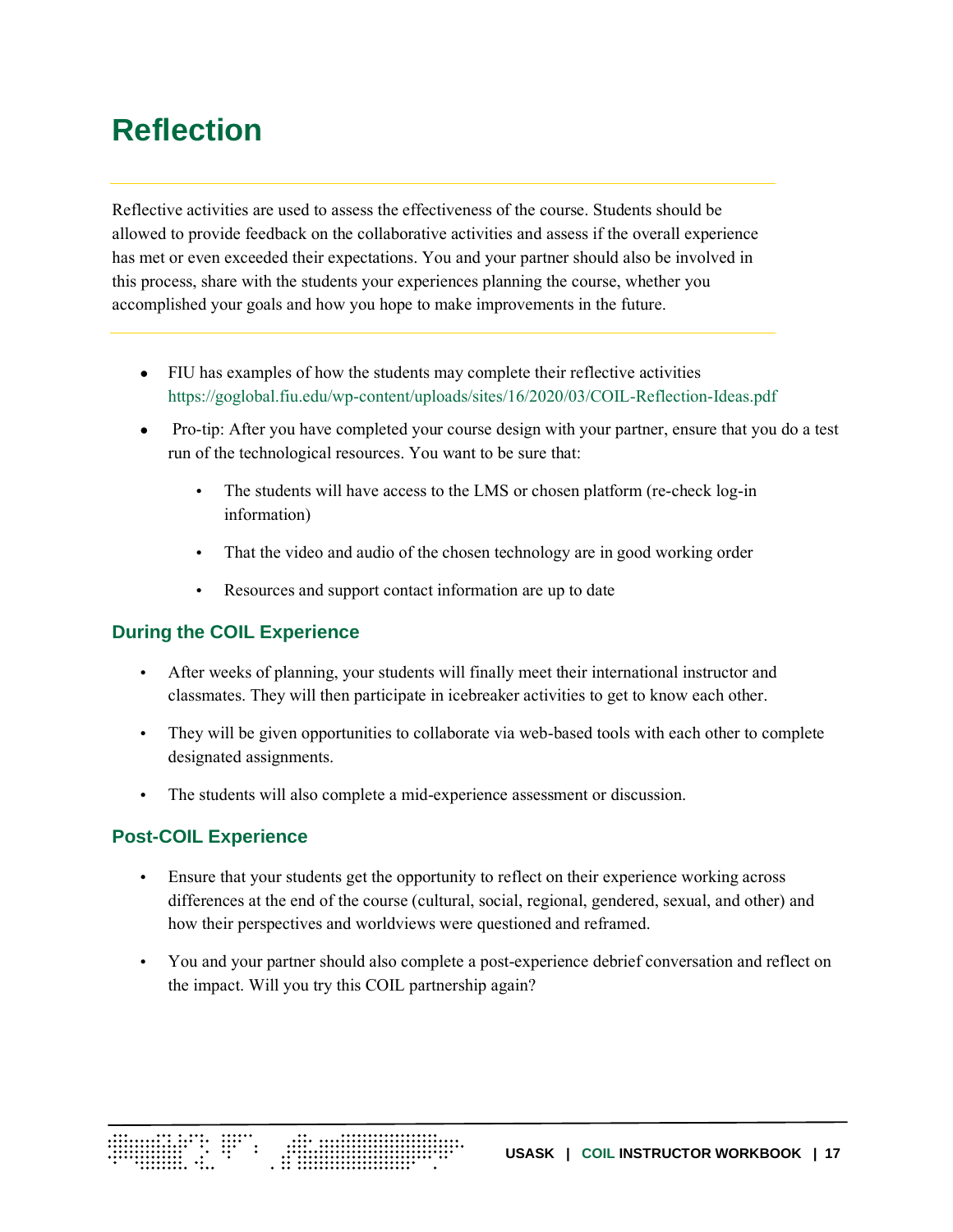#### <span id="page-21-0"></span>*Sample Post-COIL Surveys*

Survey to establish student cultural competency gains (after COIL).

#### *Please contact GMCTL access to the USask pre-built survey*

Class:

Instructor:

Date:

*Please respond to the following questions as truthfully as possible. There is no right or wrong answer. Circle your answers.*

- 1. Before this collaboration I regularly interacted with persons from other nations. Yes/No
- 2. I have studied or traveled abroad. Yes/No
	- a. Place(s):
	- b. Indicated the length of time abroad:

*In response to the following questions, indicate whether you Strongly Agree (SA), Agree (A), Neither Agree nor Disagree (N), Disagree (D), or Strongly Disagree (SD).*

#### **After participating in this course/activity with students from another country, I am:**

- 3. more aware and sensitive to cultural differences and similarities.
	- SA A N D SD
- 4. more confident about communicating with people whose first language is not the same as my own.
	- SA A N D SD
- 5. better able to understand my own culture and personal perspectives.

SA A N D SD

- 6. better able to communicate with t individuals who have different cultural backgrounds.
	- SA A N D SD
- 7. less interested in studying or travelling to other countries.
	- SA A N D SD
- 8. more confident to work with individuals with different cultural backgrounds from my own.
	- SA A N D SD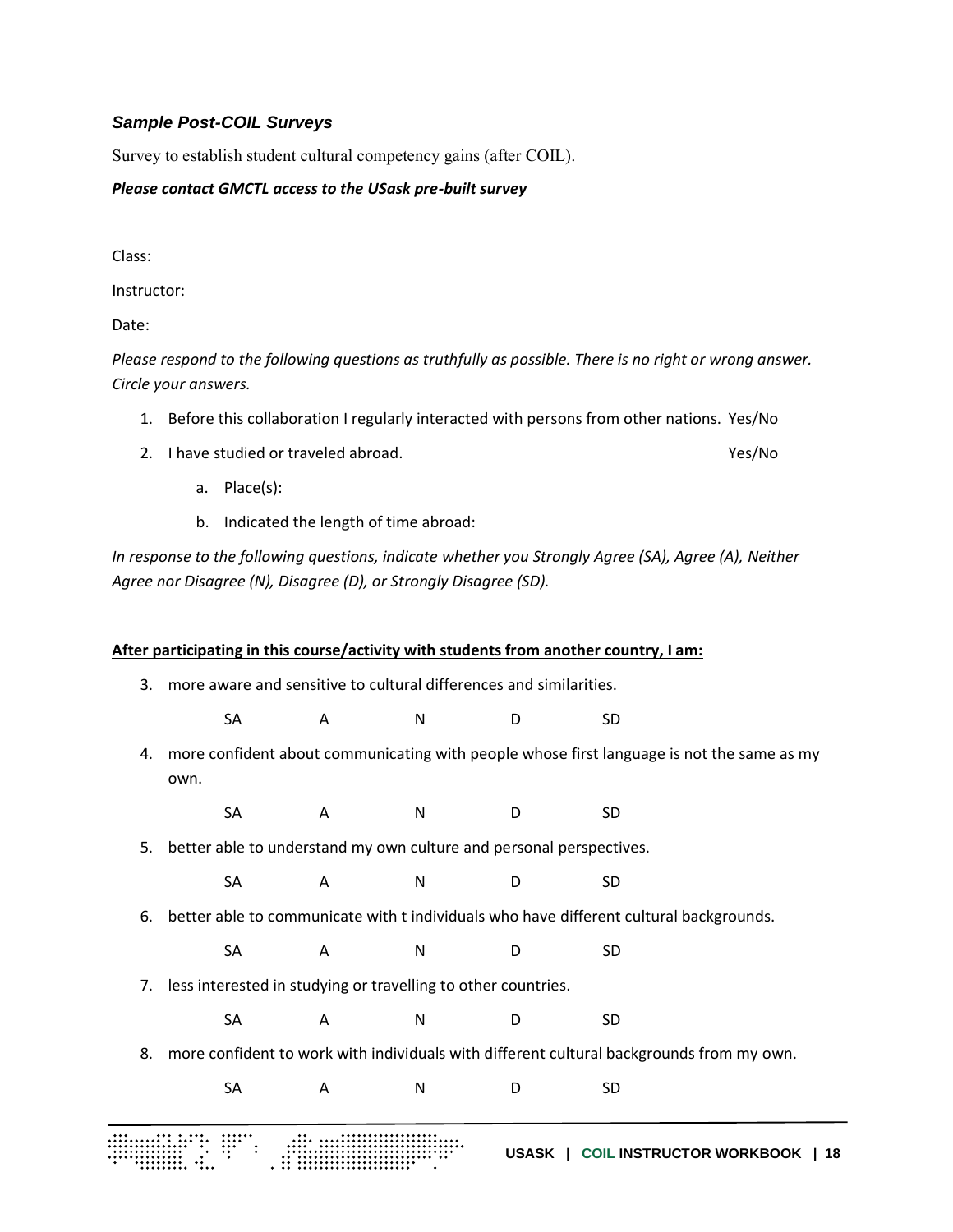9. less interested to keep abreast of news and events in my partner's' country.

SA A N D SD

10. more interested in working only with those who look, and talk like me.

SA A N D SD

11. more open to those from different national, cultural, religious, or socioeconomic backgrounds.

SA A N D SD

12. less interested in learning about global or international issues.

SA A N D SD

*Please rate your level of agreement or disagreement relating to the following statements.*

13. At the end of the collaboration, I feel differently about the need to speak more than one language.

SA A N D SD

14. Even though the collaboration is over, I am likely to remain in contact with some of my classmates from the partner country.

SA A N D SD

15. If I could take another course with an online international collaboration, I would do so again.

SA A N D SD

*Please respond with a few sentences to the following items to let us know what you expect from the course.*

- 17. What do you think were the greatest rewards with the collaboration?
- 18. What do you think were your biggest challenges with your collaboration?
- 19. Identify the aspects of culture you discussed with your collaboration partners.
- 20. Identify the most significant learning outcomes you achieved for yourself during the collaboration.

#### Thank you for your responses!

*This survey (in its initial form) was developed and used in the COIL collaborations of Susan Coultrap-McQuin, SUNY Oswego, and Ina Pfeifer Issa, Empire State in Lebanon, 2012-2014.*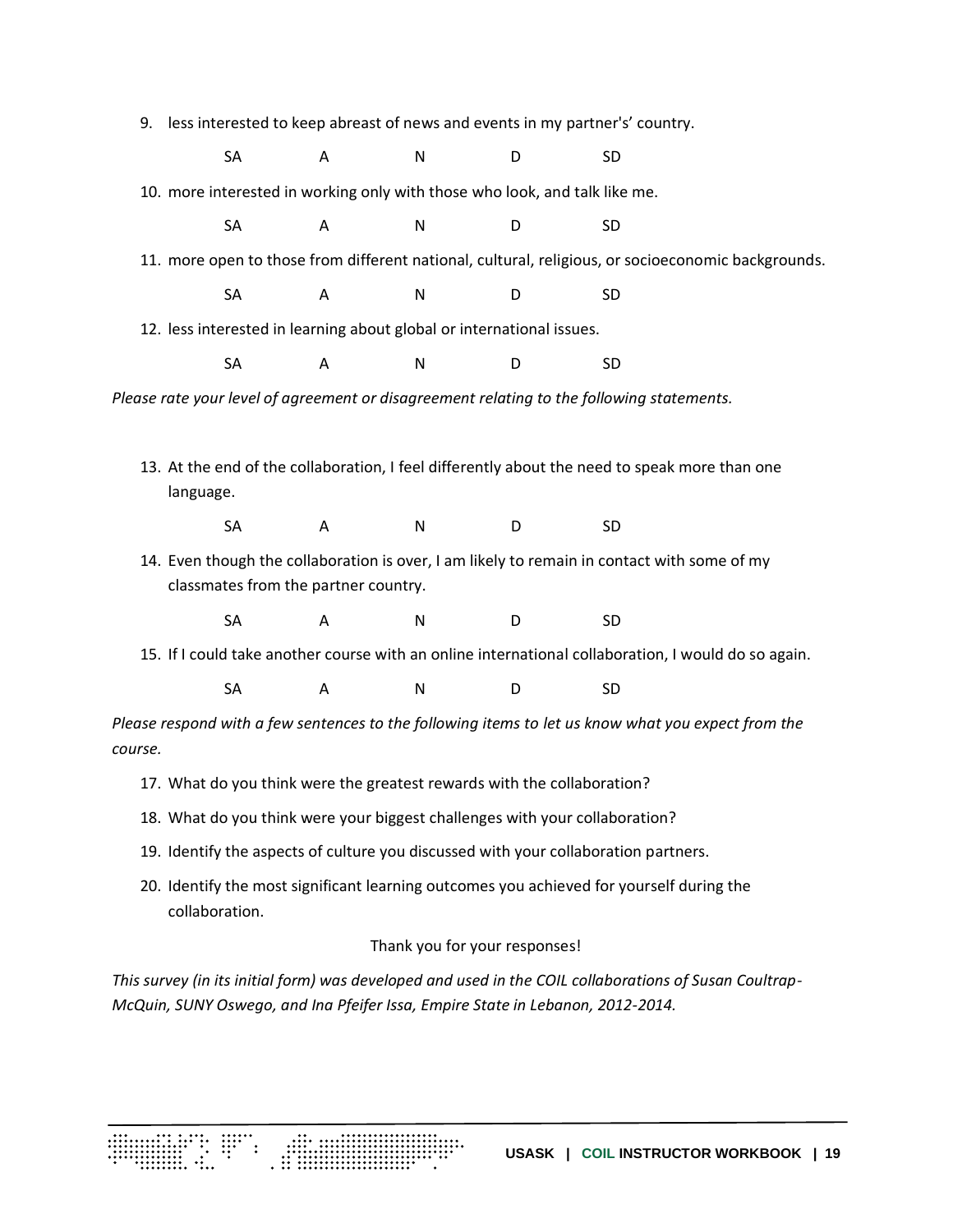# <span id="page-23-0"></span>**Additional Resources**

- Handbook with helpful checklists for instructors: [http://www.ufic.ufl.edu/UAP/Forms/COIL\\_guide.pdf](http://www.ufic.ufl.edu/UAP/Forms/COIL_guide.pdf)
- Workbook to guide conversations with teaching partners: <https://champ.d.umn.edu/sites/champ.d.umn.edu/files/coilworkbook-july-20-2017.pdf>
- Resources for Facilitating Global Learning[: https://goglobal.fiu.edu/resources/online-global](https://goglobal.fiu.edu/resources/online-global-learning/)[learning/](https://goglobal.fiu.edu/resources/online-global-learning/)
- University of Guelph- Virtual Exchange Resources for Faculty: <https://www.uoguelph.ca/cip/virtual-exchange-resources>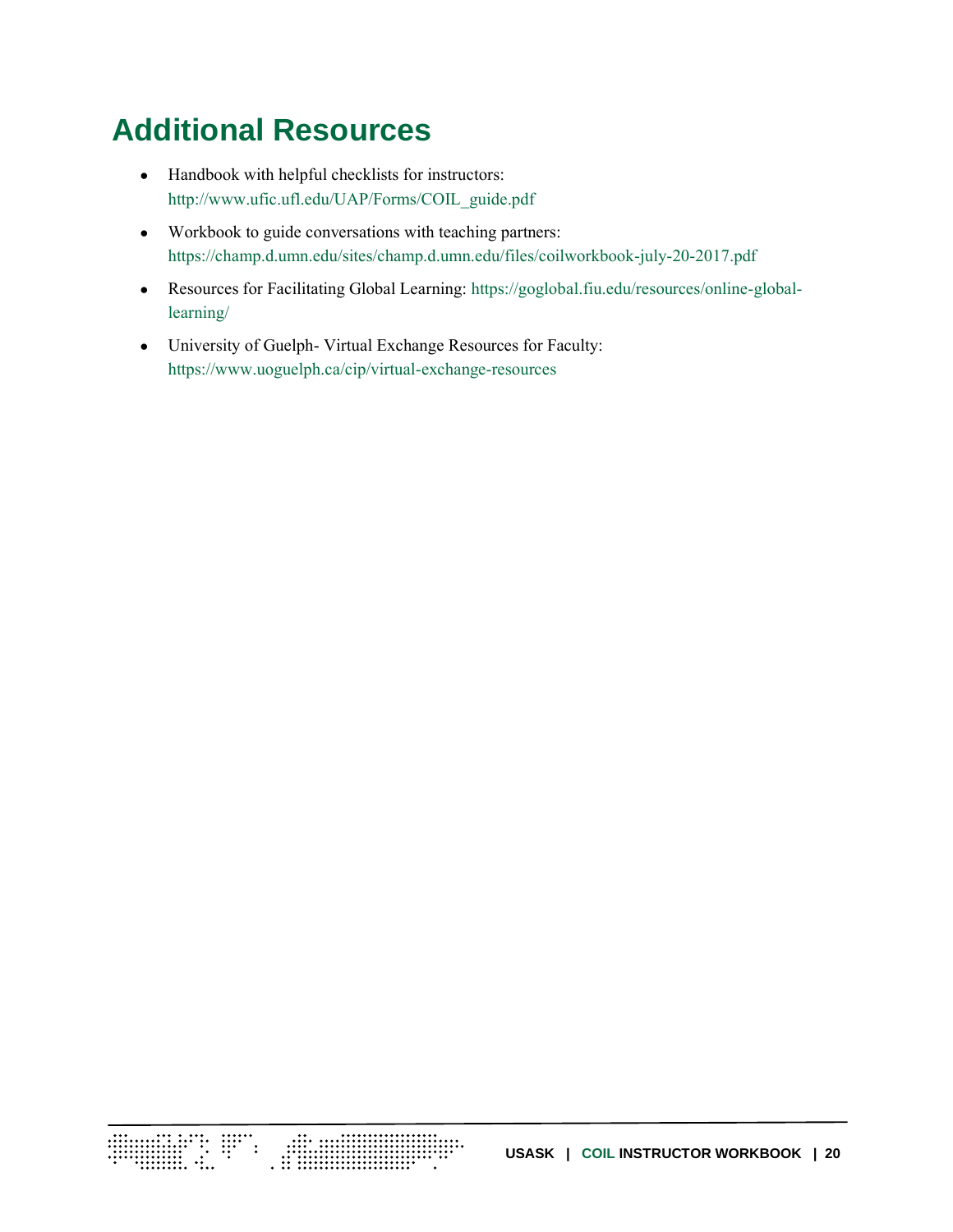# <span id="page-24-0"></span>**COIL Partnership Agreement Template**

| 1. Name of COIL Course                                                            |  |  |
|-----------------------------------------------------------------------------------|--|--|
|                                                                                   |  |  |
| 2. Partners                                                                       |  |  |
| Name:                                                                             |  |  |
| Email:                                                                            |  |  |
| Course:                                                                           |  |  |
| Institution, City, Country:                                                       |  |  |
| Position:                                                                         |  |  |
| Department and/or Program:                                                        |  |  |
| Number of Students in Course:                                                     |  |  |
| Modality for non-COIL<br>component (face-to-face, entirely<br>online, or hybrid): |  |  |
|                                                                                   |  |  |
| Name:                                                                             |  |  |
| Email:                                                                            |  |  |
| Course:                                                                           |  |  |
| Institution, City, Country:                                                       |  |  |
| Position:                                                                         |  |  |
| Department and/or Program:                                                        |  |  |
| Number of Students in Course:                                                     |  |  |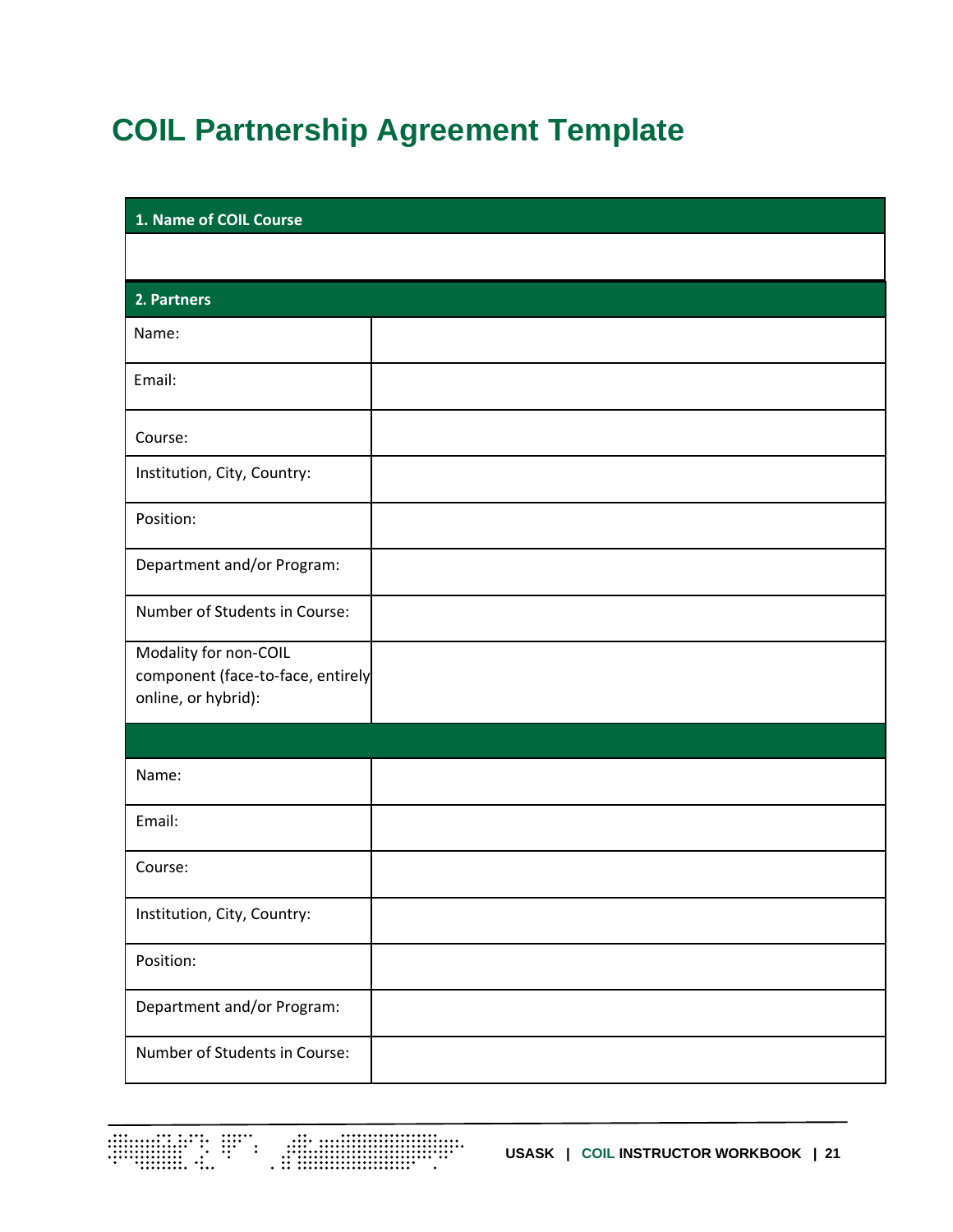| Modality for Non-COIL<br>Component (face-to-face, fully                  |                                                                                                                                                                                         |
|--------------------------------------------------------------------------|-----------------------------------------------------------------------------------------------------------------------------------------------------------------------------------------|
| online, or hybrid):<br>3. Language(s) of instruction at each institution |                                                                                                                                                                                         |
| 4. Primary language(s) of most students in each course                   |                                                                                                                                                                                         |
|                                                                          |                                                                                                                                                                                         |
| 5. Language of student collaboration                                     |                                                                                                                                                                                         |
| 6. Duration of the course                                                |                                                                                                                                                                                         |
| 7. Student learning outcomes (1-3 only)                                  |                                                                                                                                                                                         |
|                                                                          |                                                                                                                                                                                         |
|                                                                          |                                                                                                                                                                                         |
|                                                                          |                                                                                                                                                                                         |
|                                                                          | 8. Description of how faculty will prepare students to engage in COIL (e.g. intercultural communication,<br>interdisciplinary collaboration, and/or technological knowledge and skills) |
| 9. Description of ice-breaker activity (ies)                             |                                                                                                                                                                                         |
|                                                                          |                                                                                                                                                                                         |
| 10. Description of the student collaboration                             |                                                                                                                                                                                         |
|                                                                          | 11. Describe any common readings, films, or other resources students will use                                                                                                           |
|                                                                          |                                                                                                                                                                                         |
|                                                                          | USASK   COIL INSTRUCTOR WORKBOOK   22                                                                                                                                                   |